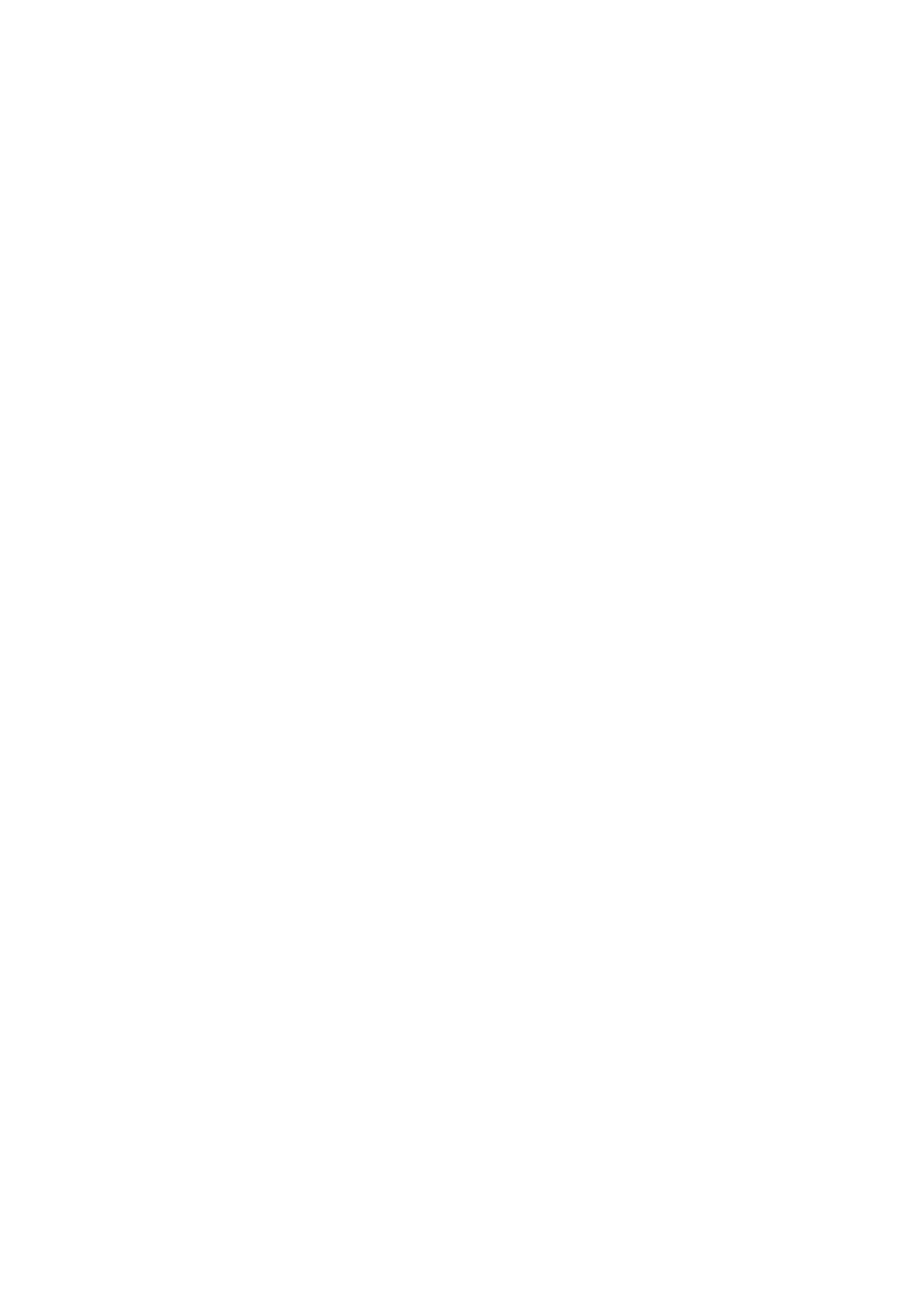#### Western Australia

# **Health (Asbestos) Regulations 1992**

### **Contents**

## **Part 1 — Preliminary**

| 1.               | Citation                                           | 1              |
|------------------|----------------------------------------------------|----------------|
| 2.               | Interpretation                                     | $\mathbf{1}$   |
| 3.               | Local laws                                         | $\overline{c}$ |
| $\overline{4}$ . | Asbestos declared hazardous                        | $\overline{2}$ |
|                  | Part 2 — Asbestos cement product                   |                |
| 6.               | Sale or supply of an asbestos cement product       | 3              |
| 7.               | Use of asbestos cement product                     | $\mathfrak{Z}$ |
| 7A.              | Asbestos dwelling-houses                           | 5              |
|                  | Part 3 — Material containing asbestos              |                |
| 8.               | Directions by authorised officer                   | 7              |
| 8A.              | Payment for work done in default                   | 7              |
| 9.               | Chief Health Officer may prohibit or restrict use, |                |
|                  | sale or supply of material containing asbestos     | 8              |
|                  | Part 4 — Disposal of material                      |                |
|                  | containing asbestos                                |                |
| 11.              | Asbestos for disposal to be separated and          |                |
|                  | contained                                          | 9              |
| 12.              | Duty to notify others of presence of asbestos      | 9              |
|                  | <b>Part 5 – Miscellaneous</b>                      |                |
| 14.              | Power to take sample                               | 11             |
| 15.              | Offence by owner                                   | 11             |
| 15A.             | Offence by principal, employer or contractor       | 11             |

As at 29 Sep 2020 Version 01-g0-00 page i Published on www.legislation.wa.gov.au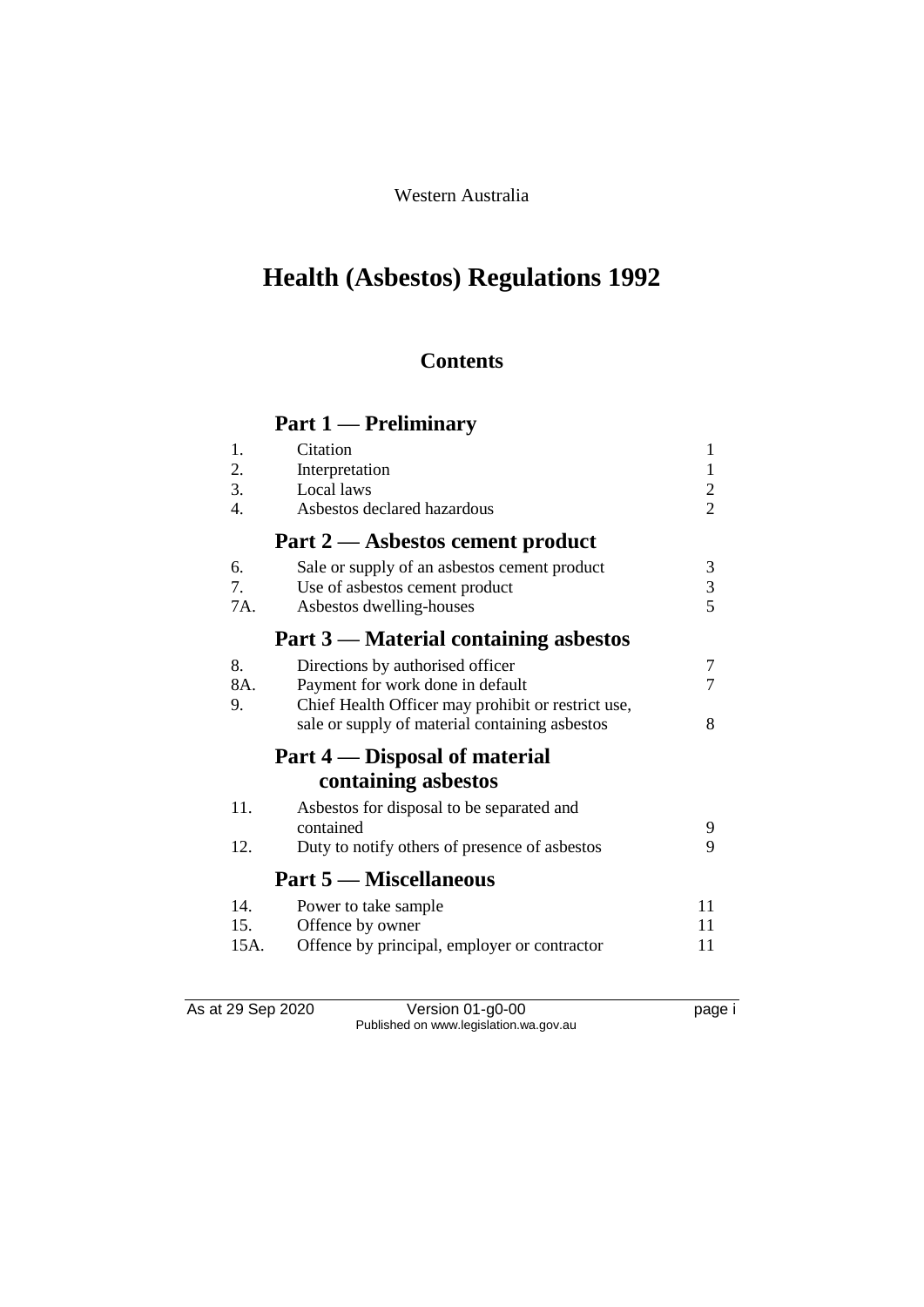#### **Contents**

| 15B.<br>15C. | Expense incurred by CEO, Chief Health Officer or<br>local government<br>Penalties for continuing offences | 12<br>12 |
|--------------|-----------------------------------------------------------------------------------------------------------|----------|
| 15D.         | Infringement notices                                                                                      | 12       |
|              | Schedule 1 — Prescribed offences and<br>modified penalties                                                |          |
|              | Schedule 2 — Infringement notice                                                                          |          |
|              | Schedule 3 — Notice to withdraw<br>infringement notice                                                    |          |
|              | <b>Notes</b><br>Compilation table                                                                         | 20       |
|              |                                                                                                           |          |

## **Defined terms**

page ii Version 01-g0-00 As at 29 Sep 2020 Published on www.legislation.wa.gov.au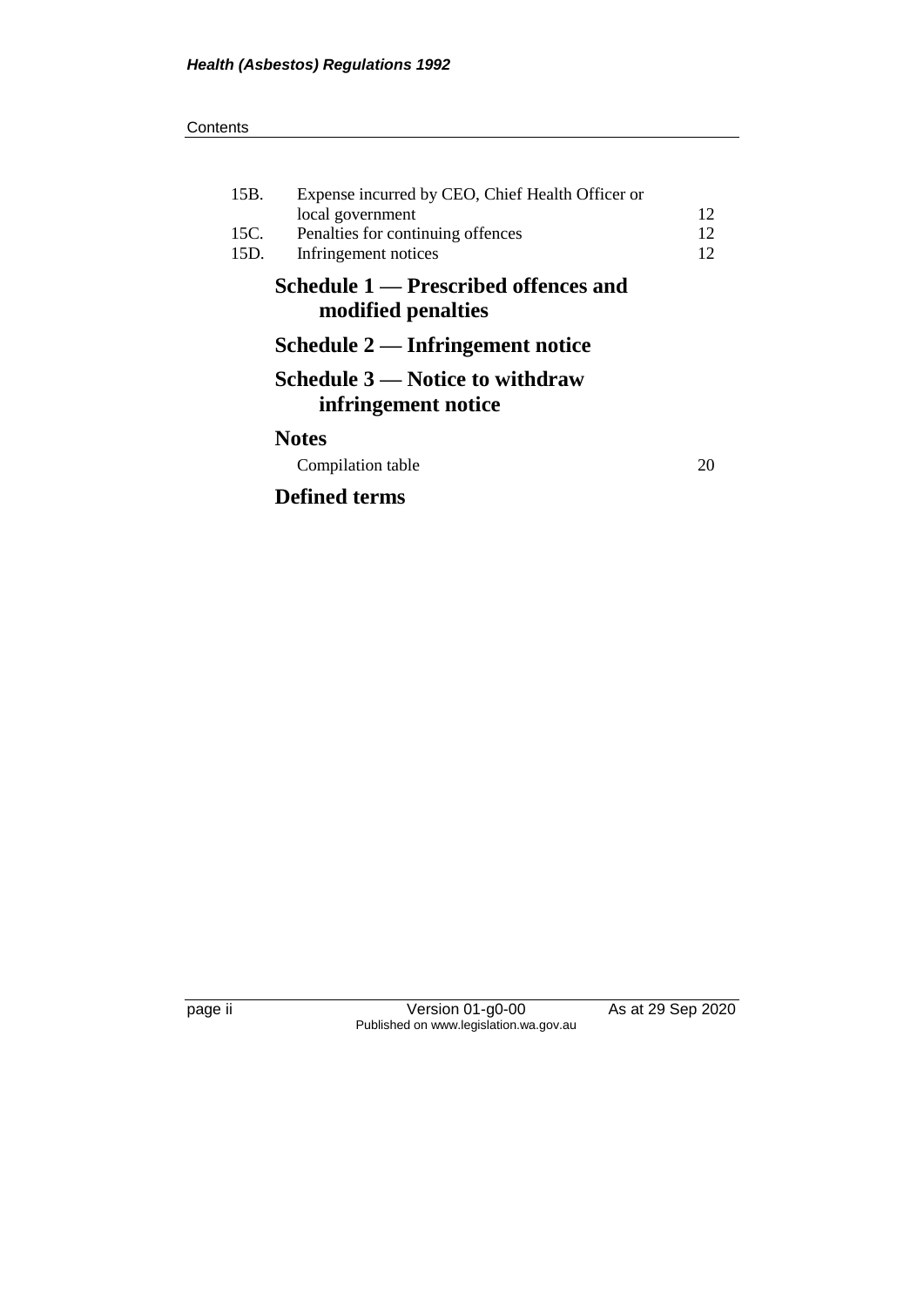Health (Miscellaneous Provisions) Act 1911

## **Health (Asbestos) Regulations 1992**

### **Part 1 — Preliminary**

#### **1. Citation**

These regulations may be cited as the *Health (Asbestos) Regulations 1992*.

#### **2. Interpretation**

In these regulations, unless the contrary intention appears —

*asbestos* means the asbestiform variety of mineral silicates belonging to the serpentine or amphibole groups of rock-forming minerals and includes actinolite, amosite, anthophyllite, chrysotile, crocidolite, tremolite, and any mixture containing 2 or more of those;

*asbestos cement product* means a product or part of a product containing asbestos in a cement binder;

*dwelling-house* does not include any associated structure or outbuilding that is not an integral part of a dwelling-house's structure;

*material containing asbestos* means material in which —

- (a) fibrous material is able to be detected by stereoscopic light microscopy at a magnification of not less than 10 times and not greater than 40 times; and
- (b) the fibrous material is able to be identified as asbestos by polarised light microscopy at a magnification of not greater than 400 times or by a method approved by the Chief Health Officer.

*[Regulation 2 amended: Gazette 28 Jun 1994 p. 3016; 29 Dec 2000 p. 7908; 10 Jan 2017 p. 261 and 262.]*

As at 29 Sep 2020 Version 01-g0-00 page 1 Published on www.legislation.wa.gov.au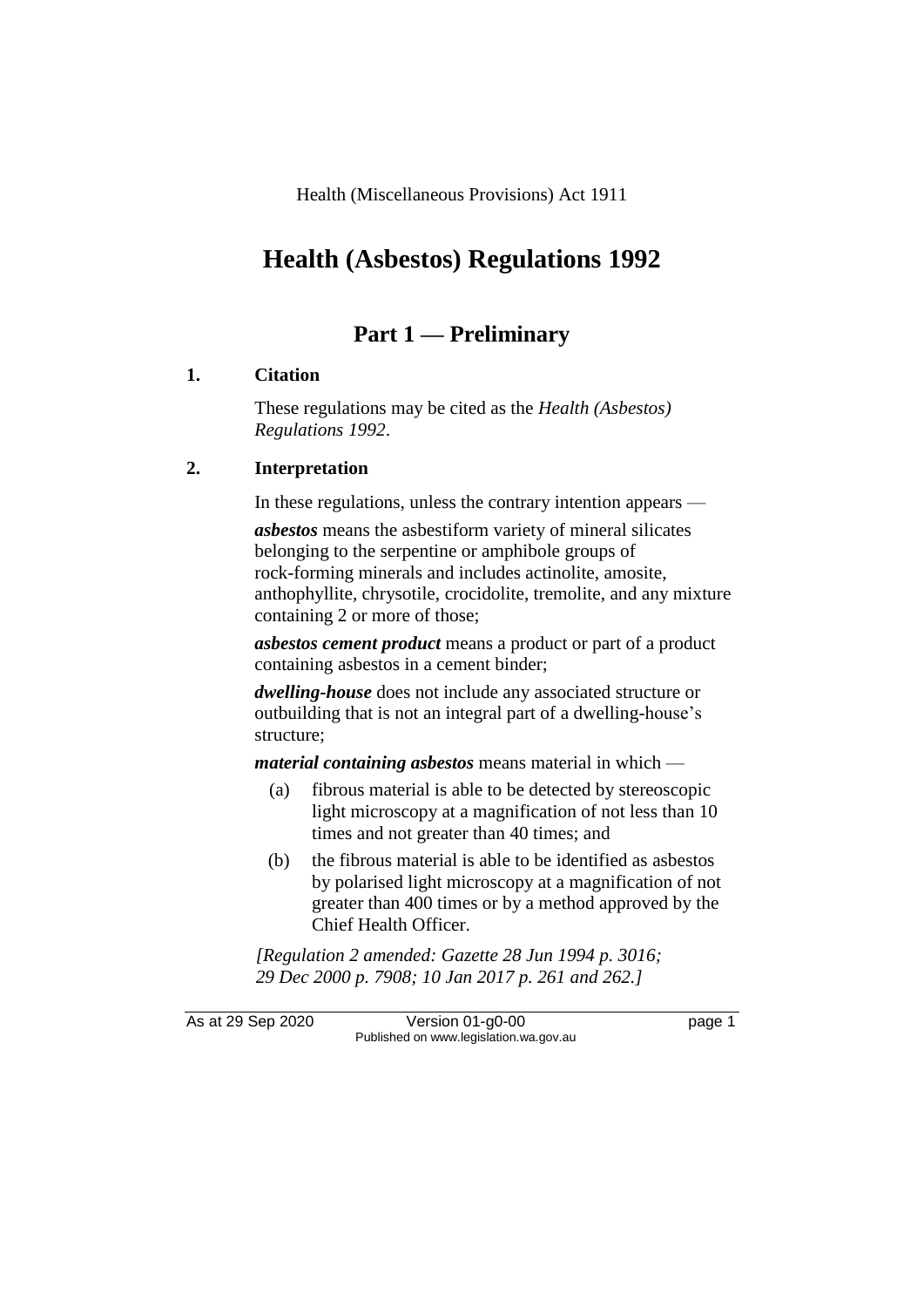**r. 3**

#### **3. Local laws**

These regulations apply to all districts as if they were local laws made under the Act.

*[Regulation 3 inserted: Gazette 29 Dec 2000 p. 7908.]*

#### **4. Asbestos declared hazardous**

Asbestos is declared to be a hazardous substance.

*[5. Deleted: Gazette 10 Jan 2017 p. 261.]*

page 2 Version 01-g0-00 As at 29 Sep 2020 Published on www.legislation.wa.gov.au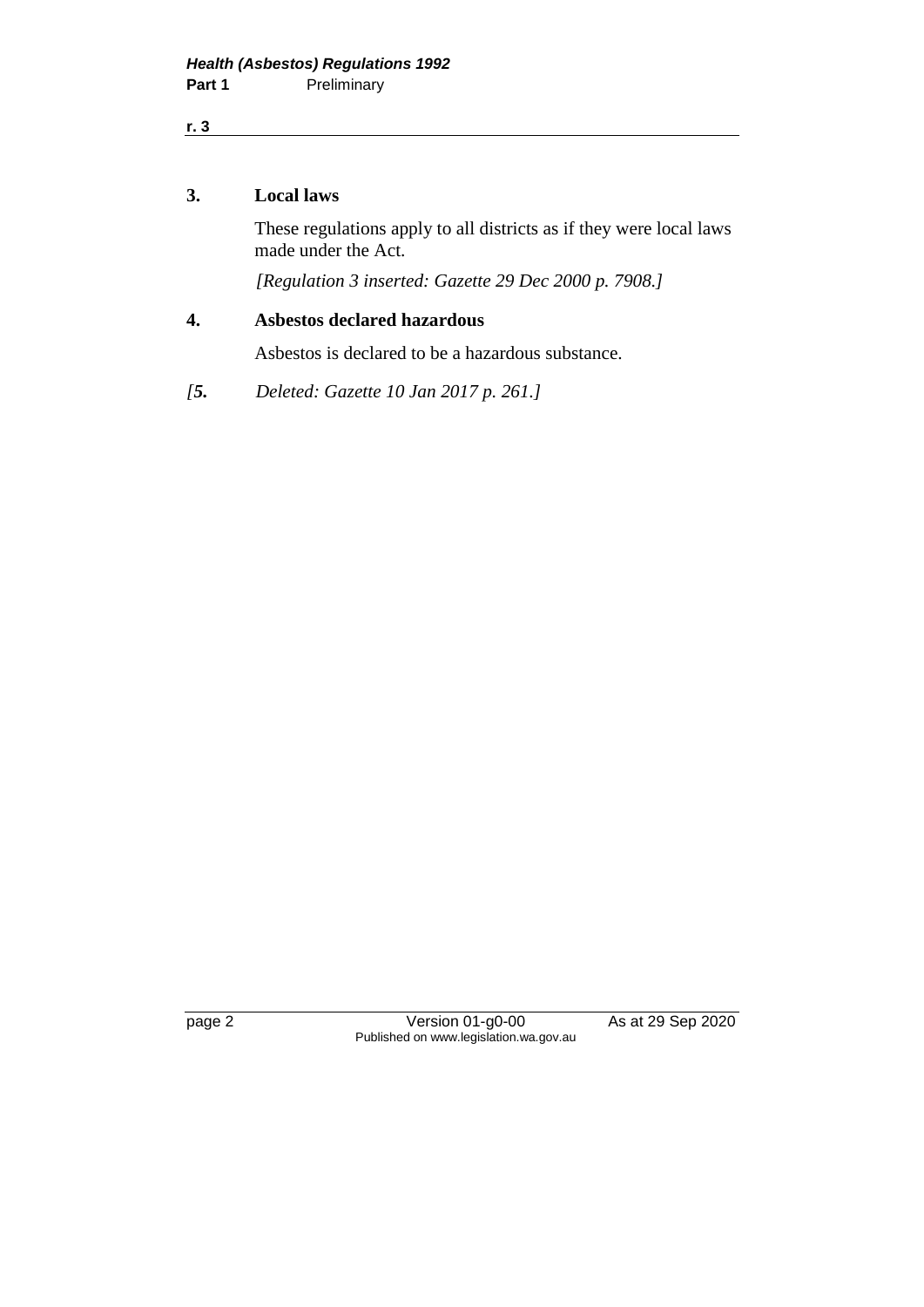**r. 6**

### **Part 2 — Asbestos cement product**

*[Heading inserted: Gazette 29 Dec 2000 p. 7908.]*

#### **6. Sale or supply of an asbestos cement product**

A person who sells or supplies an asbestos cement product to another commits an offence, except when —

- (a) that person has the prior written approval of the Chief Health Officer and does so in accordance with that approval; or
- (b) the supply of the asbestos cement product to another is for the purpose of having that other person dispose of it in accordance with the *Environmental Protection (Controlled Waste) Regulations 2004*; or
- (c) the asbestos cement product forms part of a fixture on land when the ownership of that land is transferred to another; or
- (d) the asbestos cement product forms part of a dwelling-house (whether or not a fixture on land) which is sold or supplied and which, at that time, is not substantially dismantled.

Penalty: a fine of \$10 000.

*[Regulation 6 amended: Gazette 28 Jun 1994 p. 3016-17; 29 Dec 2000 p. 7908 and p. 7911; 10 Jan 2017 p. 262; 10 Jan 2017 p. 199-200.]*

#### **7. Use of asbestos cement product**

- (1) Subject to subregulation (2), a person who uses any asbestos cement product commits an offence, except —
	- (a) if the person is  $-$ 
		- (i) maintaining or repairing the asbestos cement product; or
		- (ii) removing the asbestos cement product for the purpose of disposing of it in accordance with the

As at 29 Sep 2020 Version 01-g0-00 page 3 Published on www.legislation.wa.gov.au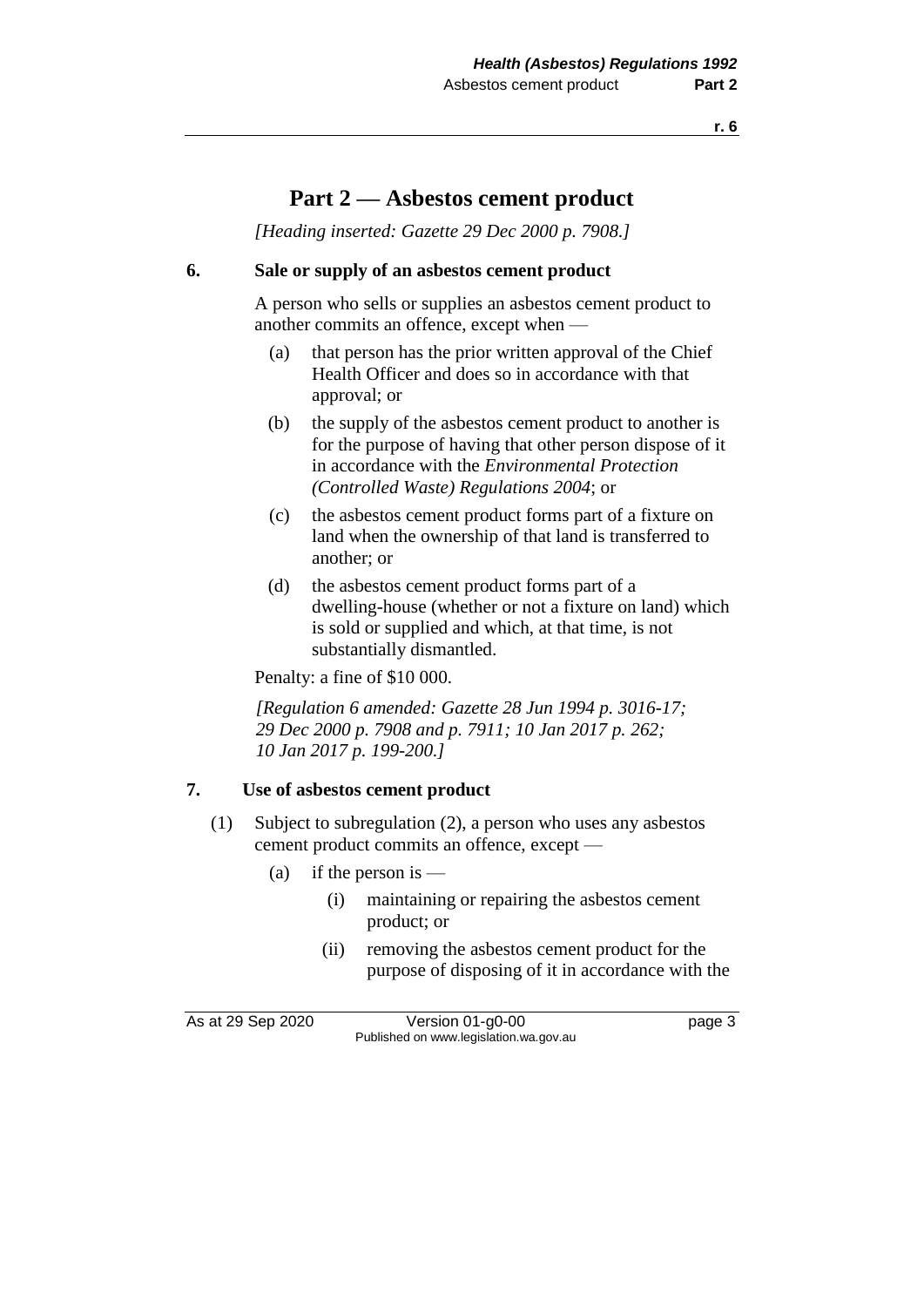*Environmental Protection (Controlled Waste) Regulations 2004*;

$$
(aa) \quad \text{if,}\quad -
$$

- (i) for the purpose of carrying out work on, under or near a structure (which term includes a fence) containing an asbestos cement product, the person dismantles and reinstates the whole or part of the structure within a reasonable time; and
- (ii) any asbestos cement product used to reinstate the structure —
	- (I) was part of the structure before the structure was dismantled; and
	- (II) is in a stable, undamaged condition;

or

(b) when that person has the prior written approval of the Chief Health Officer and does so in accordance with that approval.

Penalty for this subregulation: a fine of \$10 000.

- (2) Subregulation (1) does not apply to the use of asbestos cement product where —
	- (a) the asbestos cement product was in use as part of a structure (which term includes a fence) when these regulations came into operation; and
	- (b) the use of that asbestos cement product as that part of that structure has continued, without the position of the asbestos cement product being changed, since these regulations came into operation.
- (3) A person who stores, breaks, damages, cuts, maintains, repairs, removes, moves, or disposes of, or uses any material containing asbestos without taking reasonable measures to prevent asbestos fibres entering the atmosphere commits an offence.

Penalty for this subregulation: a fine of \$10 000.

page 4 Version 01-g0-00 As at 29 Sep 2020 Published on www.legislation.wa.gov.au

**r. 7**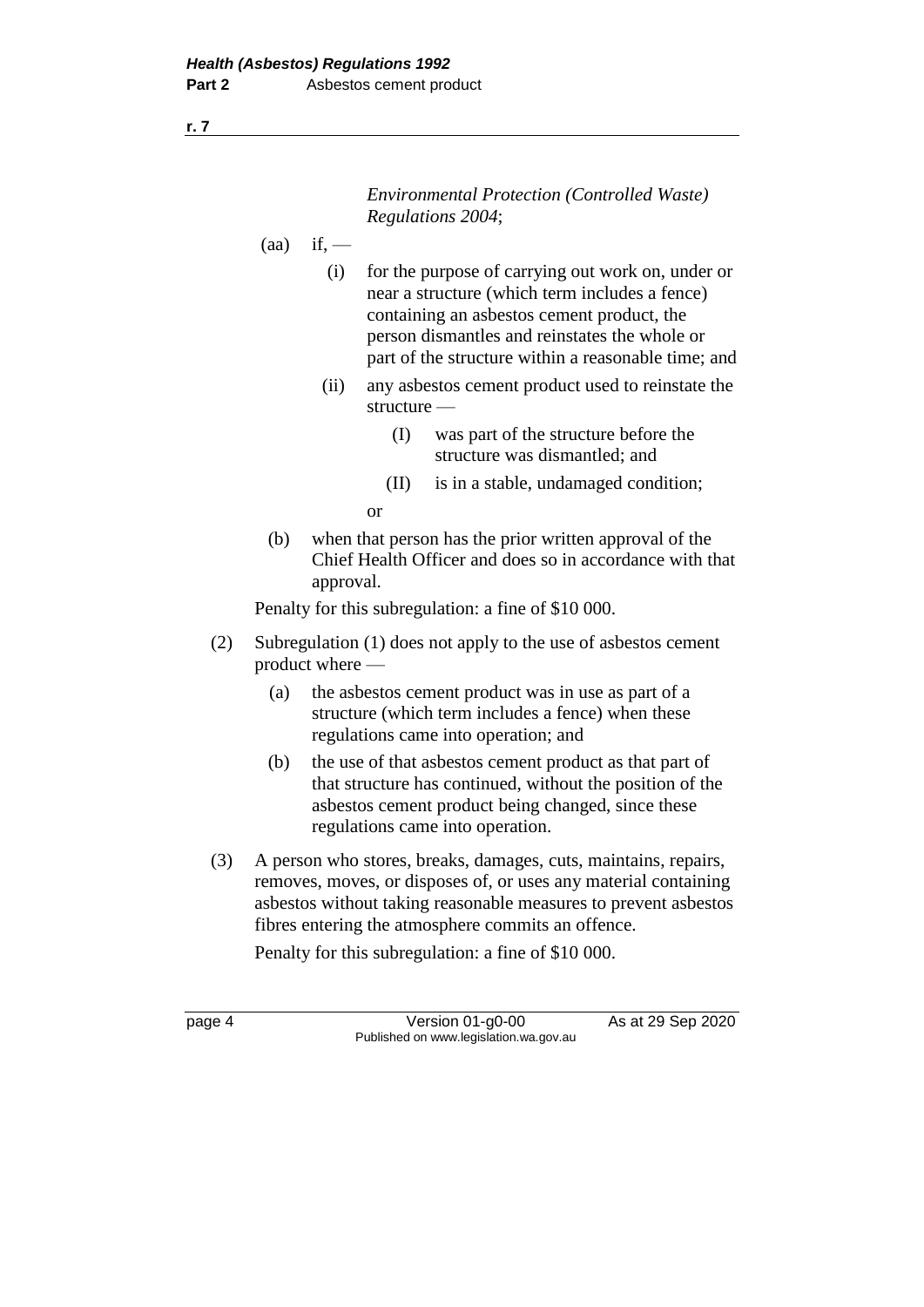- (4) For the purposes of subregulation (3), *reasonable measures* includes —
	- (a) using water or other practical measures to keep airborne material containing asbestos to a minimum;
	- (b) not using any tools other than non-powered hand tools or portable power tools that incorporate dust suppression or dust extraction attachments designed to collect asbestos fibres;
	- (c) using only vacuum cleaning equipment designed to collect asbestos fibres or wetting the area before sweeping up material containing asbestos;
	- (d) not using a high pressure water jet, or compressed air, unless in a manner which adequately prevents asbestos fibres entering the atmosphere and which is approved in writing by the Chief Health Officer;
	- (e) ensuring, so far as is reasonably practicable, that material containing asbestos is not broken or abraded;
	- (f) ensuring that waste material containing asbestos is disposed of in accordance with the *Environmental Protection (Controlled Waste) Regulations 2004* as soon as practicable.

*[Regulation 7 amended: Gazette 28 Jun 1994 p. 3017; 29 Dec 2000 p. 7908-9 and p. 7911; 10 Jan 2017 p. 200 and 262.]*

#### **7A. Asbestos dwelling-houses**

- (1) Subject to subregulation (2), a person who moves a dwelling-house built wholly or partly with an asbestos cement product commits an offence unless, in the course of moving  $it,$  —
	- (a) the dwelling-house is not divided into more than 3 sections; and

As at 29 Sep 2020 Version 01-g0-00 page 5 Published on www.legislation.wa.gov.au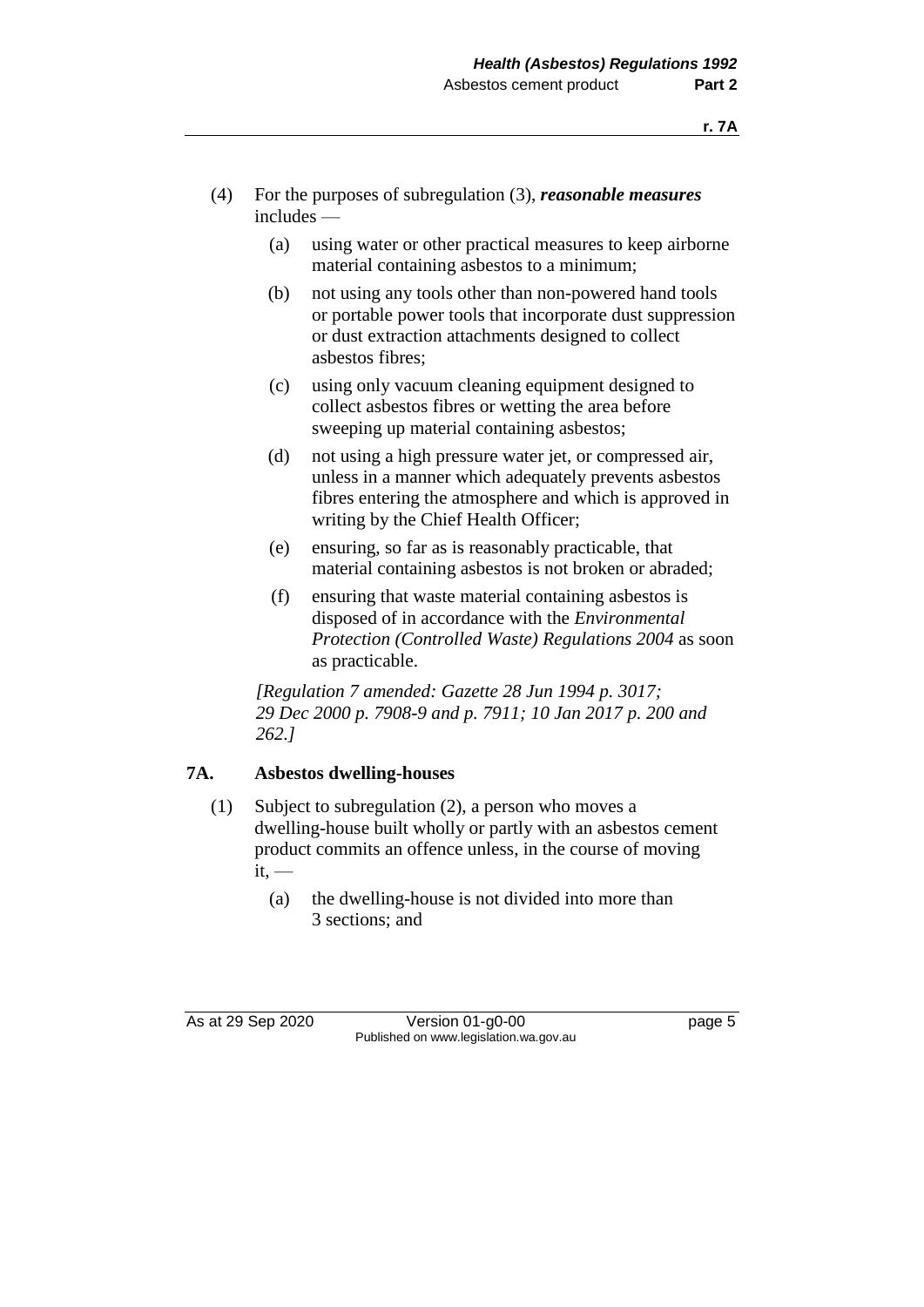(b) that part of it built wholly or partly with an asbestos cement product is not substantially dismantled.

Penalty for this subregulation: a fine of \$10 000.

- (2) The Chief Health Officer may approve, in writing, with or without conditions, the transportation of a dwelling-house built wholly or partly with an asbestos cement product in more than 3 sections if he or she is satisfied that the dwelling-house cannot be moved safely unless it is divided into more than 3 sections.
- (3) A person who fails to comply with a condition imposed on an approval under subregulation (2) commits an offence. Penalty for this subregulation: a fine of \$10 000.
- (4) A person who cuts or deliberately breaks an asbestos cement product for the purpose of, or in the course of, moving a dwelling-house built wholly or partly with an asbestos cement product commits an offence.

Penalty for this subregulation: a fine of \$10 000.

*[Regulation 7A inserted: Gazette 29 Dec 2000 p. 7909-10; amended: Gazette 10 Jan 2017 p. 200-1 and 262.]*

**r. 7A**

page 6 Version 01-g0-00 As at 29 Sep 2020 Published on www.legislation.wa.gov.au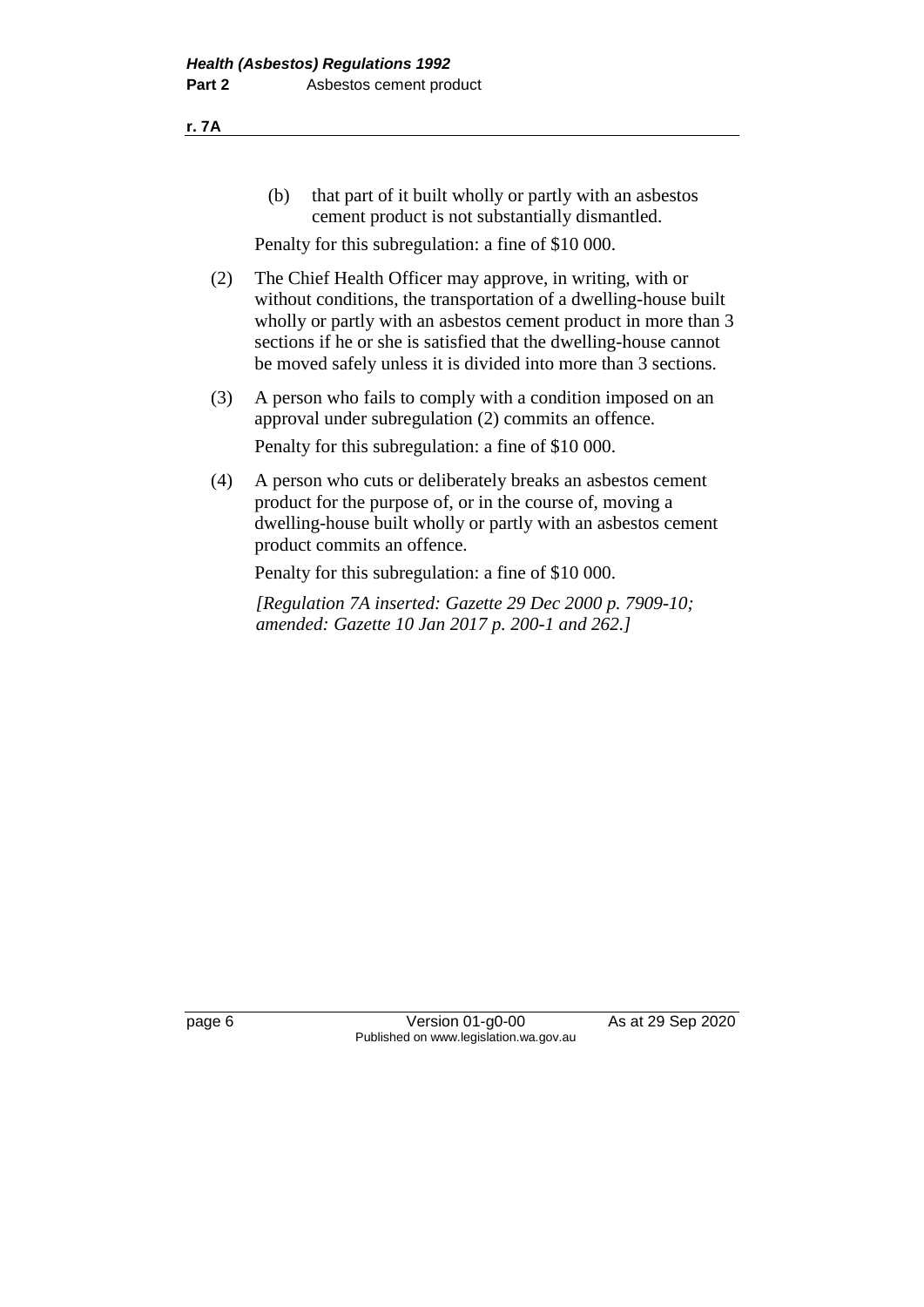### **Part 3 — Material containing asbestos**

#### **8. Directions by authorised officer**

- (1) An authorised officer may, by a written notice served on
	- (a) the owner of material containing asbestos; or
	- (b) the owner or occupier of premises on which material containing asbestos is present; or
	- (c) a person handling material containing asbestos,

direct that person to maintain, repair, remove, move, dispose of, or handle the material containing asbestos in such manner and within such time as is specified in the direction.

- (2) The power conferred by subregulation (1) to direct a person to maintain, repair, remove, move, dispose of, or handle material containing asbestos includes power to direct that person to do any 2 or more of those things in combination.
- (3) A person who is served with a notice under subregulation (1) may, within 28 days of the service of the notice, apply to the State Administrative Tribunal for a review of the direction in the notice.
- (4) A person who fails to comply with a direction in a notice under subregulation (1) commits an offence.

Penalty for this subregulation: a fine of \$10 000.

*[Regulation 8 amended: Gazette 10 Jan 2017 p. 201, 261 and 262; 19 Sep 2017 p. 4882.]*

#### **8A. Payment for work done in default**

(1) If a person fails to comply with a direction under regulation 8(1) (to maintain, repair, remove, move, dispose of, or handle material containing asbestos) in the manner, or within the time, specified in the direction, a local government may carry out, or make alternative arrangements to carry out, the work required to be done under that direction.

As at 29 Sep 2020 Version 01-g0-00 page 7 Published on www.legislation.wa.gov.au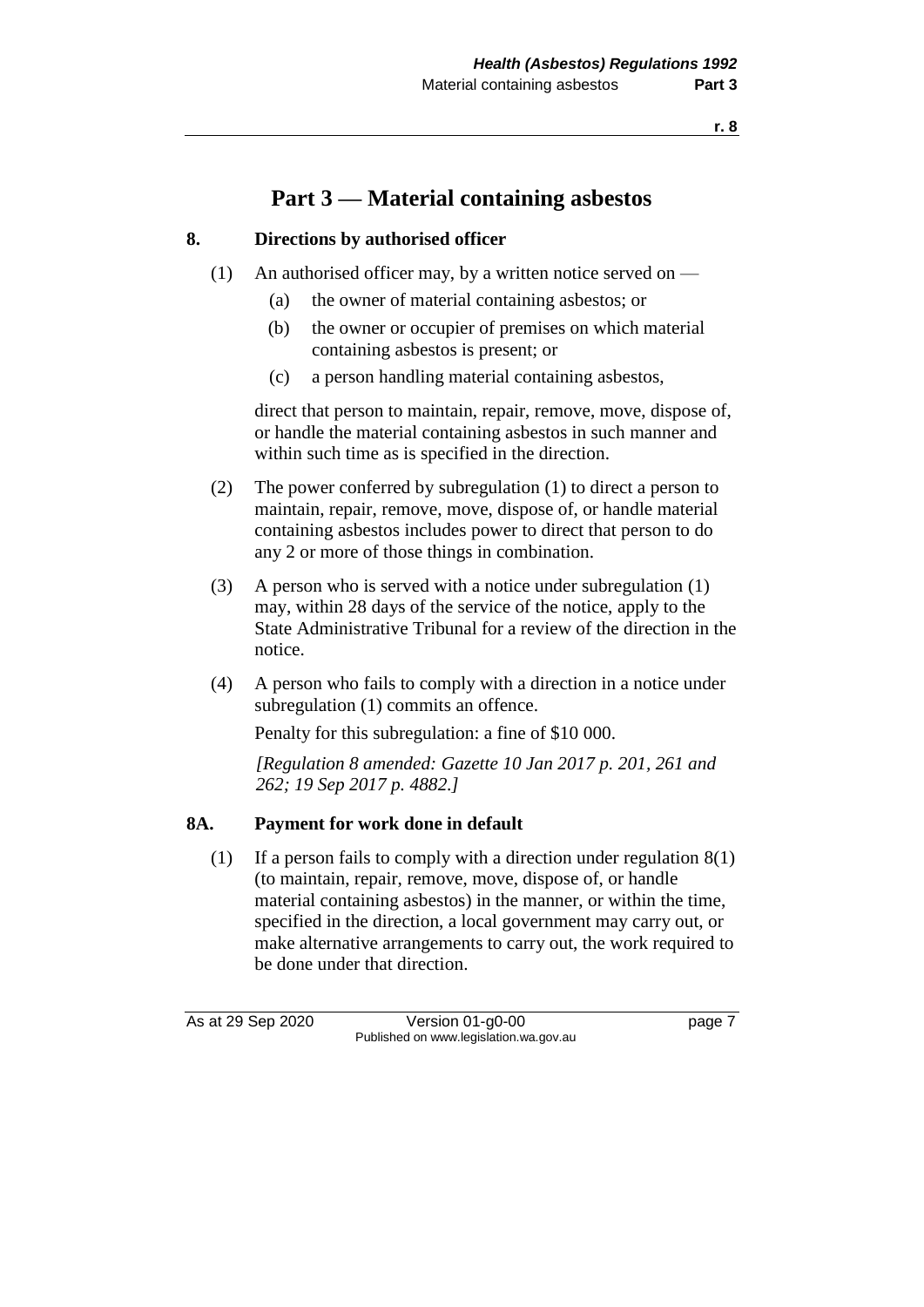- (2) The expenses incurred by the local government in ensuring that the required work is carried out must be paid by the person whose failure to comply with a direction gave rise to the need for the local government to carry out, or make alternative arrangements to carry out, the work described in subregulation  $(1)$ .
- (3) A person who fails to comply with the requirement to pay for expenses incurred by the local government under subregulation (2) commits an offence.

Penalty for this subregulation: a fine of \$10 000.

*[Regulation 8A inserted: Gazette 13 Aug 2002 p. 4179; amended: Gazette 10 Jan 2017 p. 201.]*

#### **9. Chief Health Officer may prohibit or restrict use, sale or supply of material containing asbestos**

- (1) The Chief Health Officer may, by notice published in a newspaper circulating in the State —
	- (a) prohibit; or
	- (b) impose conditions or restrictions on,

the use, sale, or supply of material containing asbestos.

- (2) A person aggrieved by a notice made under subregulation (1) may appeal in writing against the notice to the Minister who may uphold, revoke, or amend the notice.
- (3) A person who uses, sells, or supplies material containing asbestos in contravention of a notice made under subregulation (1) commits an offence.

Penalty for this subregulation: a fine of \$10 000.

*[Regulation 9 amended: Gazette 10 Jan 2017 p. 262; 10 Jan 2017 p. 202.]*

page 8 Version 01-g0-00 As at 29 Sep 2020 Published on www.legislation.wa.gov.au

**r. 9**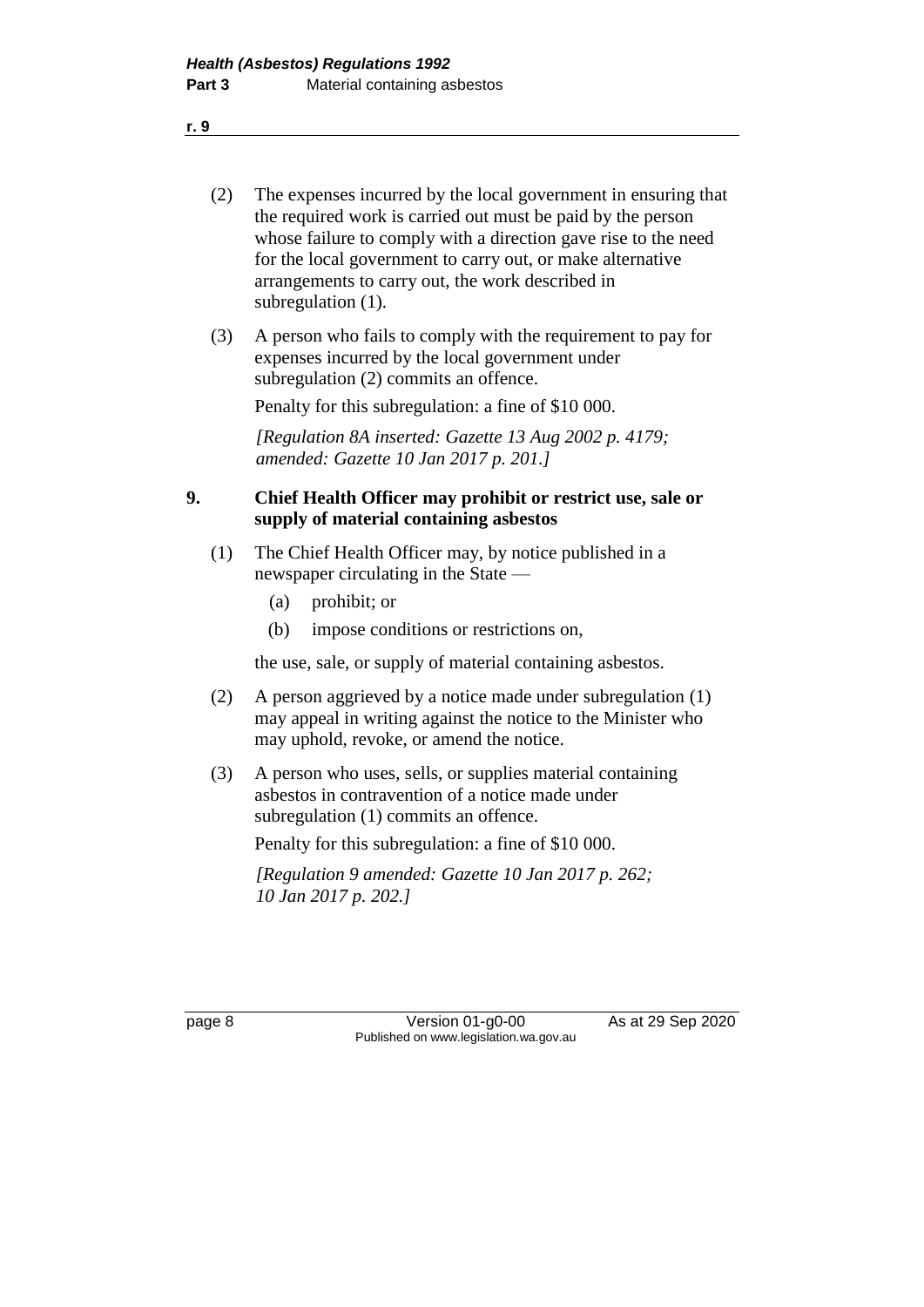### **Part 4 — Disposal of material containing asbestos**

*[10. Deleted: Gazette 29 Dec 2000 p. 7910.]*

#### **11. Asbestos for disposal to be separated and contained**

- (1) Subject to subregulation (2), a person commits an offence if the person —
	- (a) supplies material containing asbestos to another person for the purpose of having that other person dispose of it; or
	- (b) transports material containing asbestos.

Penalty for this subregulation: a fine of \$10 000.

- (2) Subregulation (1) does not apply if the material containing asbestos —
	- (a) is separated from other material for disposal where reasonably practicable; and
	- (b) is wrapped in plastic so as to prevent asbestos fibres entering the atmosphere or is contained in such other manner as is approved in writing by the Chief Health Officer.

*[Regulation 11 inserted: Gazette 10 Jan 2017 p. 202.]*

#### **12. Duty to notify others of presence of asbestos**

- (1) A person who supplies material containing asbestos to another for the purpose of having that other person dispose of it must inform (whether by use of an appropriate label or otherwise) the other person that it is or contains asbestos.
- (2) A person who fails to comply with subregulation (1) commits an offence.

Penalty for this subregulation: a fine of \$10 000.

*[Regulation 12 inserted: Gazette 28 Jun 1994 p. 3018-9; amended: Gazette 29 Dec 2000 p. 7910; 10 Jan 2017 p. 202-3.]*

As at 29 Sep 2020 Version 01-g0-00 page 9 Published on www.legislation.wa.gov.au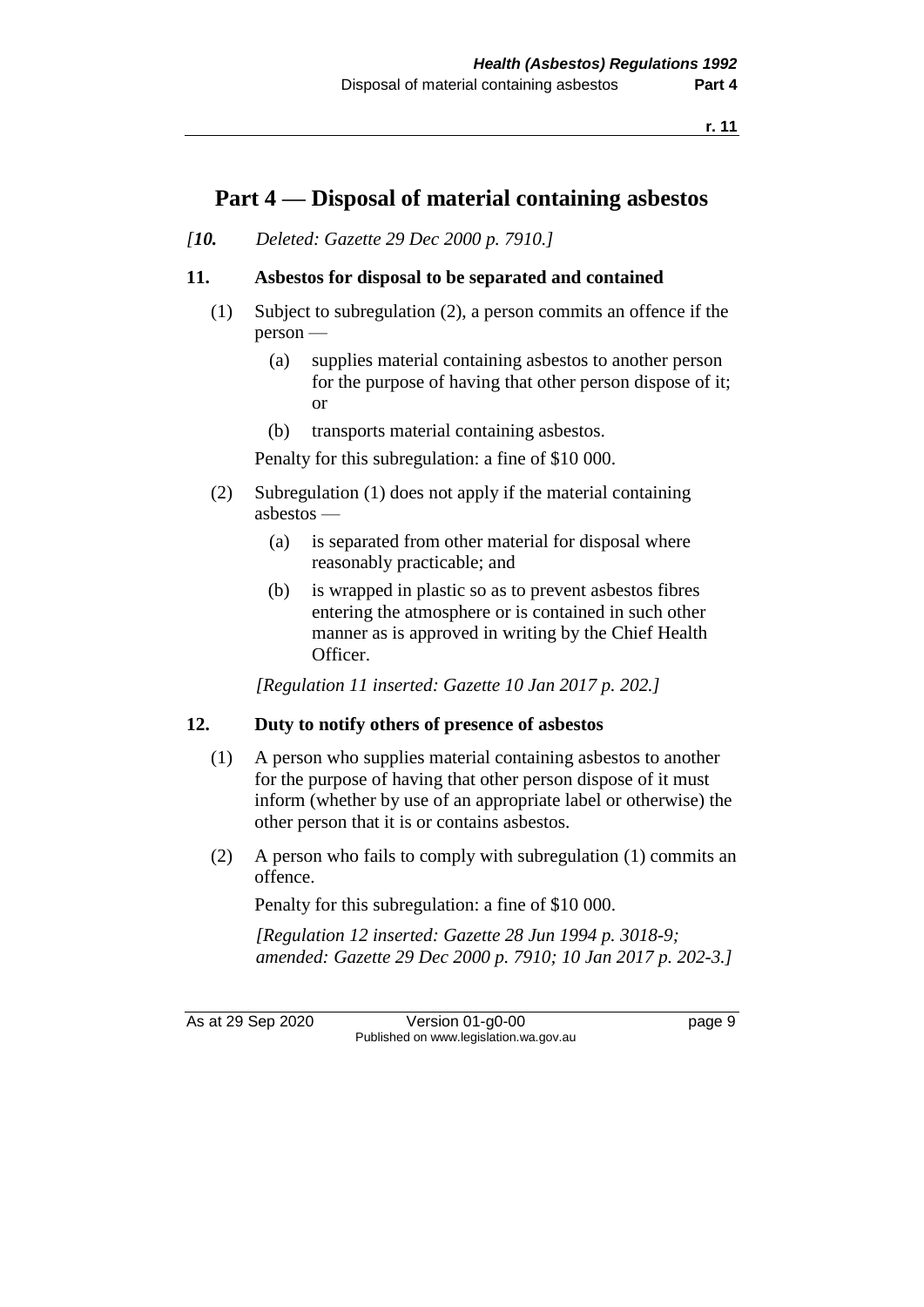**r. 12**

*[12A, 13. Deleted: Gazette 29 Dec 2000 p. 7910.]*

page 10 Version 01-g0-00 As at 29 Sep 2020 Published on www.legislation.wa.gov.au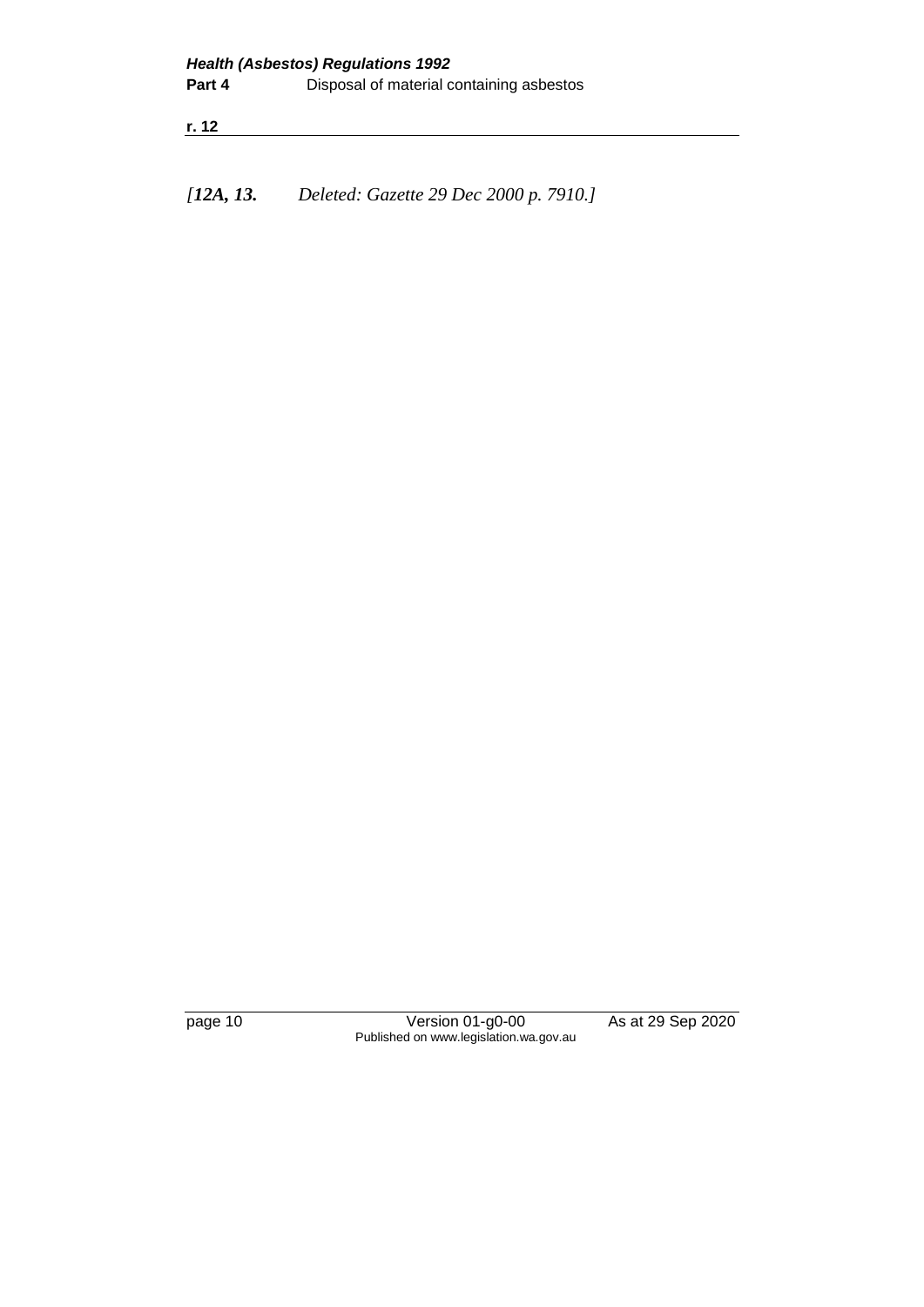### **Part 5 — Miscellaneous**

#### **14. Power to take sample**

- (1) An authorised officer may take a sample of any thing which he or she believes on reasonable grounds —
	- (a) is an asbestos cement product or material containing asbestos; and
	- (b) is or may be evidence in relation to an offence under these regulations.
- (2) When taking a sample, an authorised officer must
	- (a) cause no more damage to property than is reasonably necessary; and
	- (b) divide the sample into 3 separate parts and package and label them appropriately; and
	- (c) give one part to the person in possession of the thing from which the sample is taken; and
	- (d) have the second part analysed; and
	- (e) safely keep the third part for future comparison.

*[Regulation 14 inserted: Gazette 28 Jun 1994 p. 3019; amended: Gazette 29 Dec 2000 p. 7911; 10 Jan 2017 p. 203 and 61.]*

#### **15. Offence by owner**

The owner of material containing asbestos who permits another person to commit an offence under these regulations commits an offence.

Penalty: a fine of \$10 000.

*[Regulation 15 inserted: Gazette 10 Jan 2017 p. 203.]*

#### **15A. Offence by principal, employer or contractor**

If an offence against these regulations is committed by an agent, an employee or a subcontractor, the principal, employer or

As at 29 Sep 2020 Version 01-g0-00 page 11 Published on www.legislation.wa.gov.au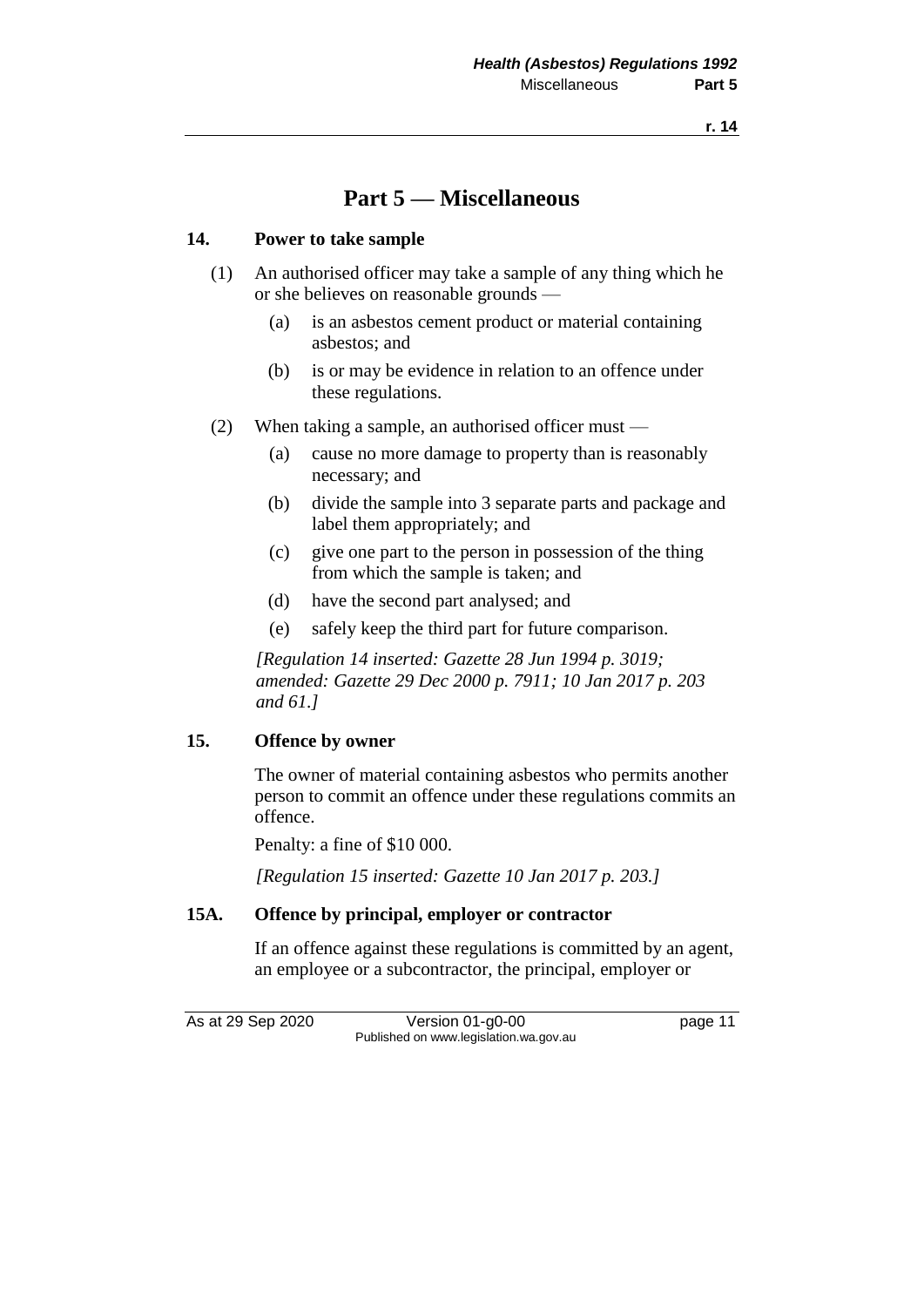contractor is also guilty of an offence and liable to the same penalty as is prescribed for the first-mentioned offence unless it is proved that the principal, the employer or contractor could not by the exercise of reasonable diligence have prevented the commission of the offence by the agent, the employee or the subcontractor.

*[Regulation 15A inserted: Gazette 10 Jan 2017 p. 203-4.]*

#### **15B. Expense incurred by CEO, Chief Health Officer or local government**

The court convicting a person of an offence arising from a breach of any of the provisions of these regulations may order that person to pay, in addition to a penalty, any expense incurred by the CEO, the Chief Health Officer or the local government in consequence of the breach or non-observance of the regulation to the CEO, the Chief Health Officer or the local government, as the case requires.

*[Regulation 15B inserted: Gazette 10 Jan 2017 p. 204.]*

#### **15C. Penalties for continuing offences**

For the purposes of the *Interpretation Act 1984* section 71, in relation to an offence committed under these regulations, the penalty for each separate and further offence committed by a person is a fine of \$1 000.

*[Regulation 15C inserted: Gazette 10 Jan 2017 p. 204.]*

#### **15D. Infringement notices**

- (1) The offences specified in Schedule 1 are offences for which an infringement notice may be issued under the *Criminal Procedure Act 2004* Part 2.
- (2) The modified penalty specified opposite an offence in Schedule 1 is the modified penalty for that offence for the purposes of the *Criminal Procedure Act 2004* section 5(3).

page 12 Version 01-g0-00 As at 29 Sep 2020 Published on www.legislation.wa.gov.au

**r. 15B**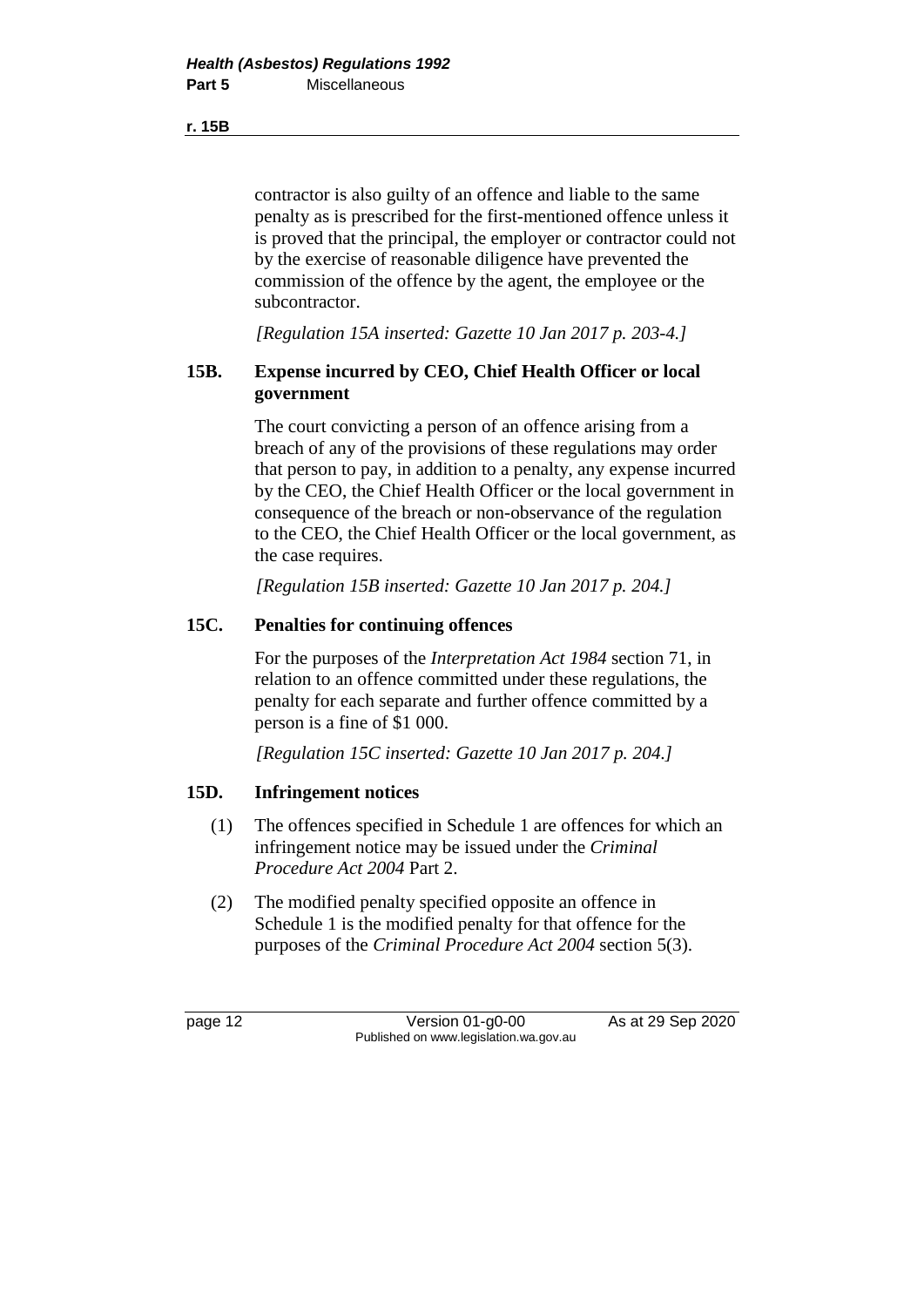- (3) The Chief Health Officer may, in writing, appoint persons or classes of persons to be authorised officers or approved officers for the purposes of the *Criminal Procedure Act 2004* Part 2.
- (4) The Chief Health Officer must issue to each authorised officer a certificate, badge or identity card identifying the officer as a person authorised to issue infringement notices.
- (5) A local government may, in writing, appoint persons or classes of persons to be authorised officers or approved officers for the purposes of the *Criminal Procedure Act 2004* Part 2.
- (6) Each local government that appoints a person as an authorised officer under subregulation (5) must issue to the officer a certificate, badge or identity card identifying the officer as a person authorised to issue infringement notices.
- (7) A local government may delegate a power or duty conferred or imposed on it by this regulation to the chief executive officer of the local government.
- (8) For the purposes of the *Criminal Procedure Act 2004* Part 2
	- (a) the prescribed form of an infringement notice is set out in Schedule 2; and
	- (b) the prescribed form of a notice to withdraw an infringement notice is set out in Schedule 3.

*[Regulation 15D inserted: Gazette 10 Jan 2017 p. 204-5; amended: Gazette 19 Sep 2017 p. 4882.]*

*[16. Deleted: Gazette 10 Jan 2017 p. 205.]*

As at 29 Sep 2020 Version 01-g0-00 page 13 Published on www.legislation.wa.gov.au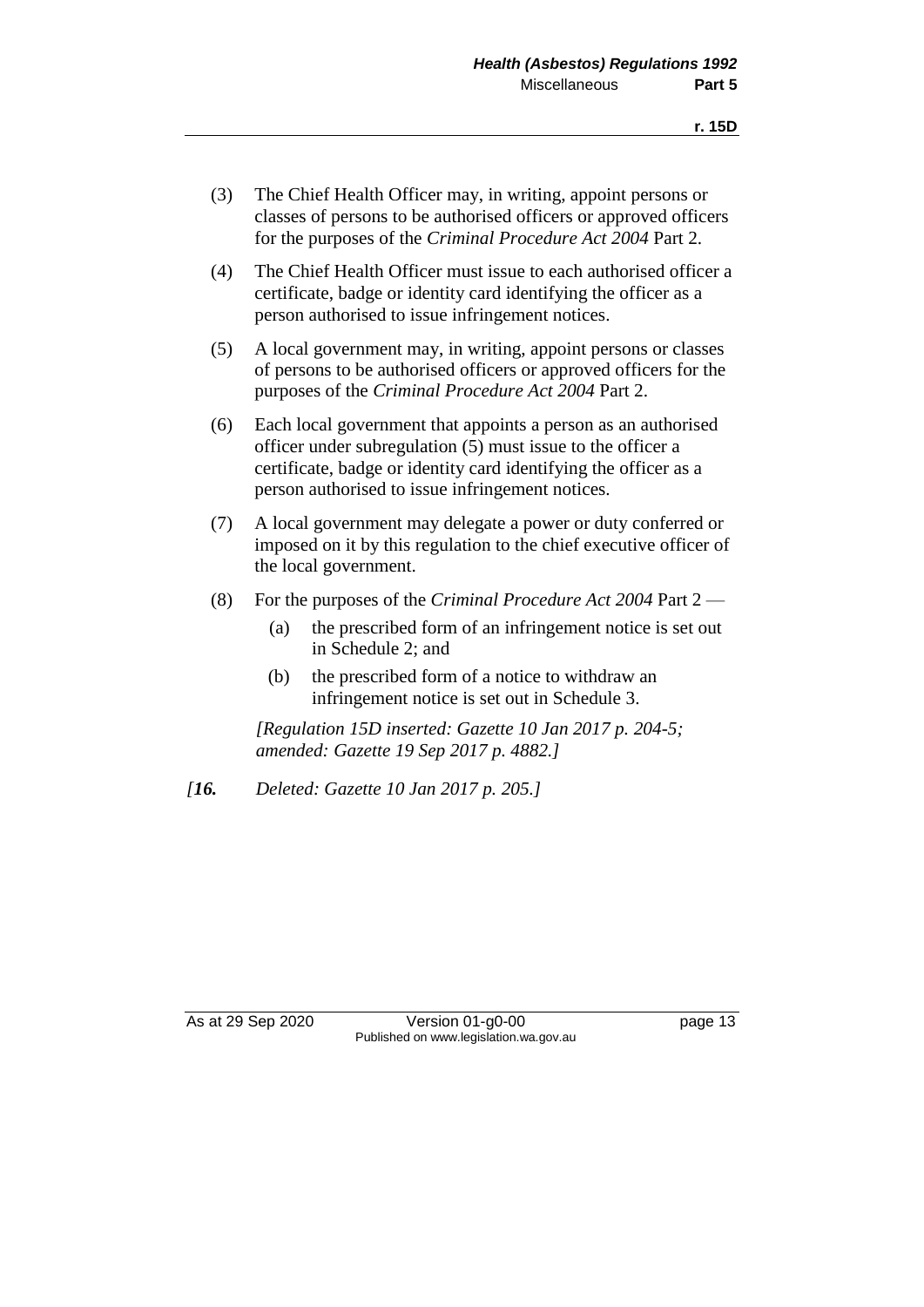## **Schedule 1 — Prescribed offences and modified penalties**

 $[r. 15D(1)$  and  $(2)]$ 

|               | <b>Description of offence</b>                                                                                                                                                                                                               | Modified<br>penalty |
|---------------|---------------------------------------------------------------------------------------------------------------------------------------------------------------------------------------------------------------------------------------------|---------------------|
| r. 6          | Selling or supplying asbestos cement product                                                                                                                                                                                                | \$1 000             |
| r. $7(1)$     | Using an asbestos cement product                                                                                                                                                                                                            | \$1 000             |
| r. $7(3)$     | Storing, breaking, damaging, cutting,<br>maintaining, repairing, removing, moving or<br>disposing of, or using any material containing<br>asbestos without taking reasonable measures to<br>prevent asbestos fibres entering the atmosphere | \$2 000             |
| r. $7A(1)$    | Moving a dwelling-house built wholly or partly<br>with an asbestos cement product                                                                                                                                                           | \$2 000             |
| r. $7A(3)$    | Failing to comply with a condition on an<br>approval                                                                                                                                                                                        | \$2 000             |
| r. $7A(4)$    | Cutting or deliberately breaking an asbestos<br>cement product for the purpose of, or in the<br>course of, moving a dwelling-house built wholly<br>or partly with an asbestos cement product                                                | \$2 000             |
| r. 8          | Failing to comply with a direction in a notice                                                                                                                                                                                              | \$1 000             |
| r. $11(1)(a)$ | Supplying material containing asbestos to another<br>for the purpose of having another person dispose<br>of it                                                                                                                              | \$1 000             |
| r. $11(1)(b)$ | Transporting material containing asbestos                                                                                                                                                                                                   | \$1 000             |
| r. 12         | Failing to inform a person that material is or<br>contains asbestos                                                                                                                                                                         | \$1 000             |

*[Heading inserted: Gazette 10 Jan 2017 p. 206.]*

*[Schedule 1 inserted: Gazette 10 Jan 2017 p. 206-7.]*

page 14 Version 01-g0-00 As at 29 Sep 2020 Published on www.legislation.wa.gov.au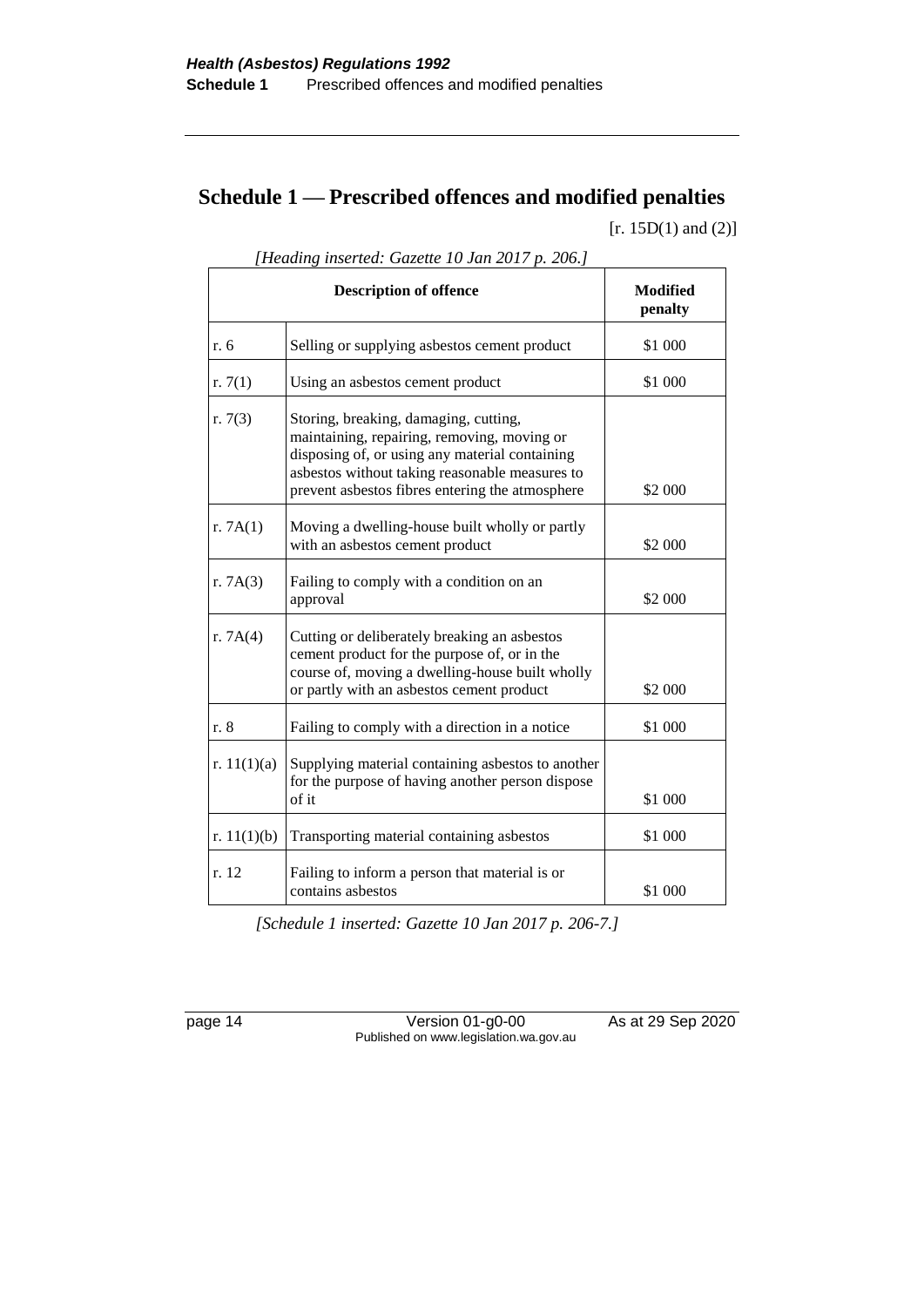## **Schedule 2 — Infringement notice**

 $[r. 15D(8)(a)]$ 

| [Heading inserted: Gazette 10 Jan 2017 p. 207.]                                  |                                    |            |  |                                                                                                                                                              |  |
|----------------------------------------------------------------------------------|------------------------------------|------------|--|--------------------------------------------------------------------------------------------------------------------------------------------------------------|--|
| Health (Miscellaneous Provisions) Act 1911<br>Health (Asbestos) Regulations 1992 |                                    |            |  | Infringement<br>notice no.                                                                                                                                   |  |
|                                                                                  | <b>INFRINGEMENT NOTICE</b>         |            |  |                                                                                                                                                              |  |
| <b>Alleged</b><br>offender                                                       | Name                               |            |  |                                                                                                                                                              |  |
|                                                                                  | <b>Address</b>                     |            |  |                                                                                                                                                              |  |
| <b>Details of</b><br>alleged                                                     | Date or<br>period                  |            |  |                                                                                                                                                              |  |
| offence                                                                          | Place                              |            |  |                                                                                                                                                              |  |
|                                                                                  | Written law<br>contravened         | regulation |  | Health (Asbestos) Regulations 1992                                                                                                                           |  |
|                                                                                  | Details of<br>offence <sup>1</sup> |            |  |                                                                                                                                                              |  |
| Date of<br>issue                                                                 | Date of issue                      |            |  |                                                                                                                                                              |  |
| <b>Issuing</b>                                                                   | Name                               |            |  |                                                                                                                                                              |  |
| officer                                                                          | Office                             |            |  |                                                                                                                                                              |  |
|                                                                                  | Signature                          |            |  |                                                                                                                                                              |  |
| <b>Modified</b><br>penalty                                                       | \$                                 |            |  |                                                                                                                                                              |  |
| <b>Penalty</b>                                                                   | \$                                 |            |  | You do not have to pay this<br>amount. This is the maximum<br>fine that can be imposed if you<br>are prosecuted in a court and<br>convicted of this offence. |  |

As at 29 Sep 2020 **Version 01-g0-00 page 15** Published on www.legislation.wa.gov.au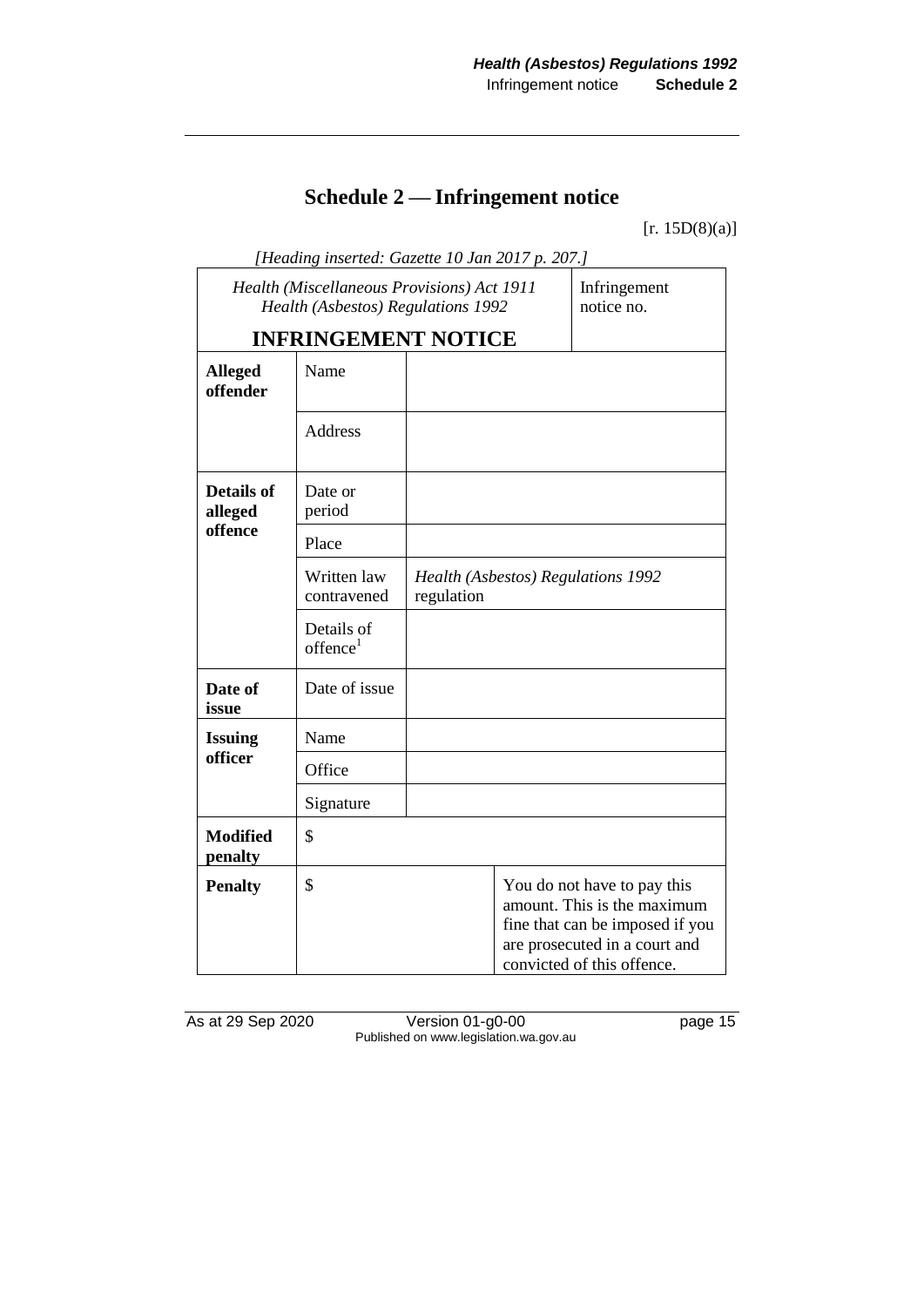| <b>TAKE</b><br><b>NOTICE</b> | It is alleged that you have committed the above offence.                                                                                                                                                                                                                                                                                                                                                                                                                                                                                                                                                                                                                                         |
|------------------------------|--------------------------------------------------------------------------------------------------------------------------------------------------------------------------------------------------------------------------------------------------------------------------------------------------------------------------------------------------------------------------------------------------------------------------------------------------------------------------------------------------------------------------------------------------------------------------------------------------------------------------------------------------------------------------------------------------|
|                              | If you do not want to be prosecuted in court for the<br>offence, pay the modified penalty to an Approved Officer<br>within 28 days after the date of this notice.                                                                                                                                                                                                                                                                                                                                                                                                                                                                                                                                |
|                              | If you do not pay the modified penalty within the 28 days,<br>you may be prosecuted or enforcement action may be taken<br>under the Fines, Penalties and Infringement Notices<br>Enforcement Act 1994. Under that Act, some or all of the<br>following action may be taken — your driver's licence may<br>be suspended, your vehicle licence may be suspended or<br>cancelled, you may be disqualified from holding or<br>obtaining a driver's licence or vehicle licence, your vehicle<br>may be immobilised or have its number plates removed,<br>your details may be published on a website, your earnings<br>or bank accounts may be garnished, and your property may<br>be seized and sold. |
|                              | If you need more time to pay the modified penalty, you<br>should contact the Approved Officer at the address below.                                                                                                                                                                                                                                                                                                                                                                                                                                                                                                                                                                              |
|                              | Paying the modified penalty will not be regarded as an<br>admission for the purposes of any civil or criminal court<br>case.                                                                                                                                                                                                                                                                                                                                                                                                                                                                                                                                                                     |
|                              | If you want this matter to be dealt with by prosecution<br>in court, sign and date here:                                                                                                                                                                                                                                                                                                                                                                                                                                                                                                                                                                                                         |
|                              | /20                                                                                                                                                                                                                                                                                                                                                                                                                                                                                                                                                                                                                                                                                              |
|                              | and post this notice to the Approved Officer at the address<br>below within 28 days after the date of this notice.                                                                                                                                                                                                                                                                                                                                                                                                                                                                                                                                                                               |
|                              | If you consider that you have good reason to have this<br>notice withdrawn, you can write to the Approved Officer at<br>the address below requesting that this notice be withdrawn<br>and setting out why you consider that this notice should be<br>withdrawn. Your letter must be received not later than<br>28 days after the date of this notice.                                                                                                                                                                                                                                                                                                                                            |

page 16 Version 01-g0-00 As at 29 Sep 2020 Published on www.legislation.wa.gov.au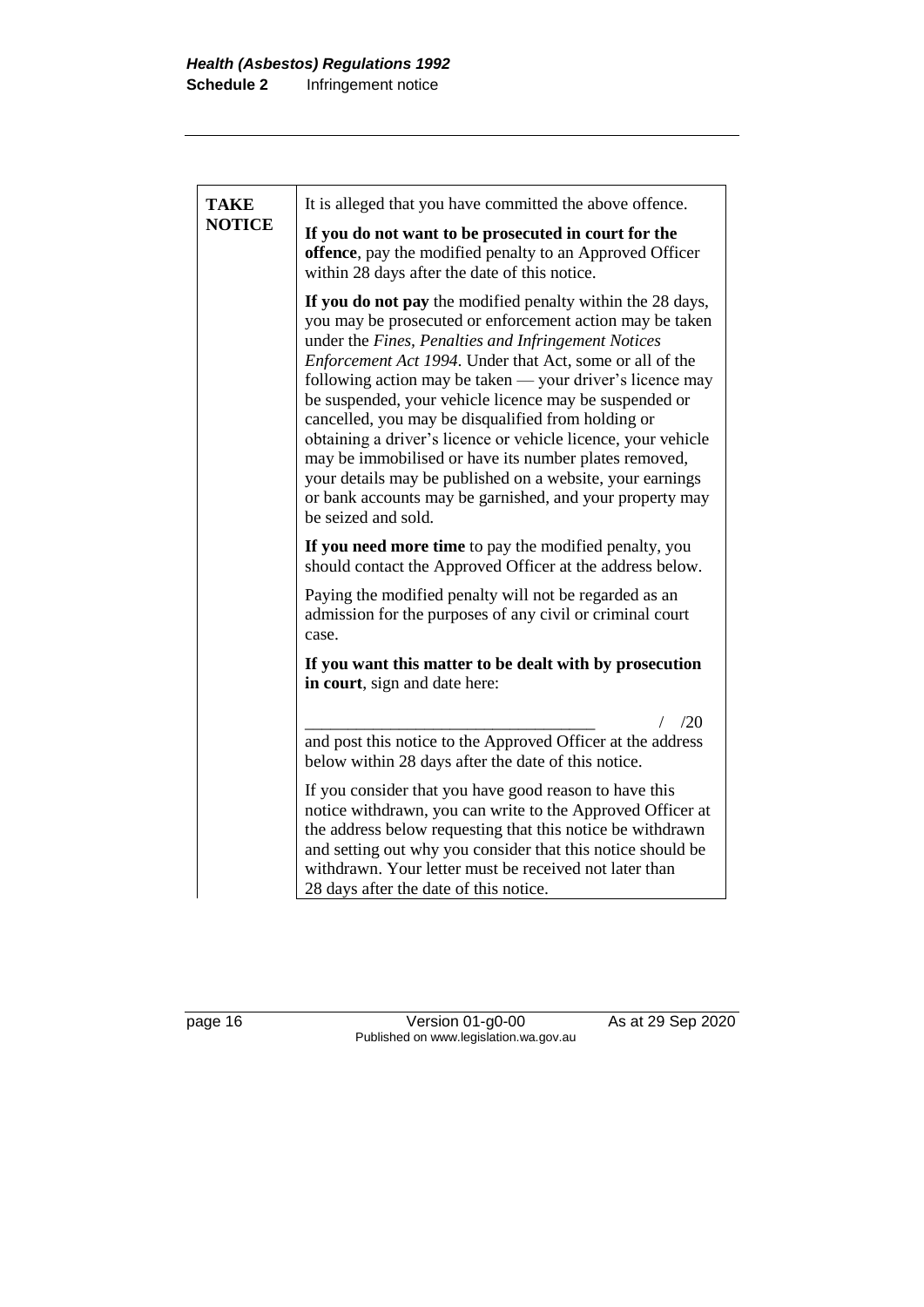|                                          | By post                                                                                                                                                                            |  |  |  |
|------------------------------------------|------------------------------------------------------------------------------------------------------------------------------------------------------------------------------------|--|--|--|
|                                          | Tick the relevant box below and post this notice to:                                                                                                                               |  |  |  |
|                                          | Approved Officer - Health (Asbestos) Regulations 1992                                                                                                                              |  |  |  |
|                                          | [Address]                                                                                                                                                                          |  |  |  |
| <b>How</b> to<br>pay                     | I want to pay the modified penalty. A cheque or<br>⊓<br>money order (payable to Approved Officer — Health<br>(Asbestos) Regulations 1992) for the modified<br>penalty is enclosed. |  |  |  |
|                                          | I want to pay the modified penalty by credit card.<br>⊓<br>Please debit my credit card account.                                                                                    |  |  |  |
|                                          | $[details^3]$                                                                                                                                                                      |  |  |  |
|                                          | <b>Complete all details</b>                                                                                                                                                        |  |  |  |
|                                          | In person <sup>2</sup>                                                                                                                                                             |  |  |  |
|                                          | Pay the cashier at:                                                                                                                                                                |  |  |  |
|                                          | [Address]                                                                                                                                                                          |  |  |  |
|                                          | Electronically <sup>2</sup>                                                                                                                                                        |  |  |  |
|                                          | [details <sup>3</sup> ]                                                                                                                                                            |  |  |  |
|                                          |                                                                                                                                                                                    |  |  |  |
| <b>Method of</b><br>$\mathbf{service}^2$ | Date of<br>service                                                                                                                                                                 |  |  |  |

Notes to Form —

- 1. The details should say what the alleged offender has done that is considered to be a contravention of the law.
- 2. Delete this option if not applicable.
- 3. Include here, when applicable, details of how a payment may be made electronically.

*[Schedule 2 inserted: Gazette 10 Jan 2017 p. 207-9; amended: SL 2020/168 r. 6.]*

As at 29 Sep 2020 Version 01-g0-00 page 17 Published on www.legislation.wa.gov.au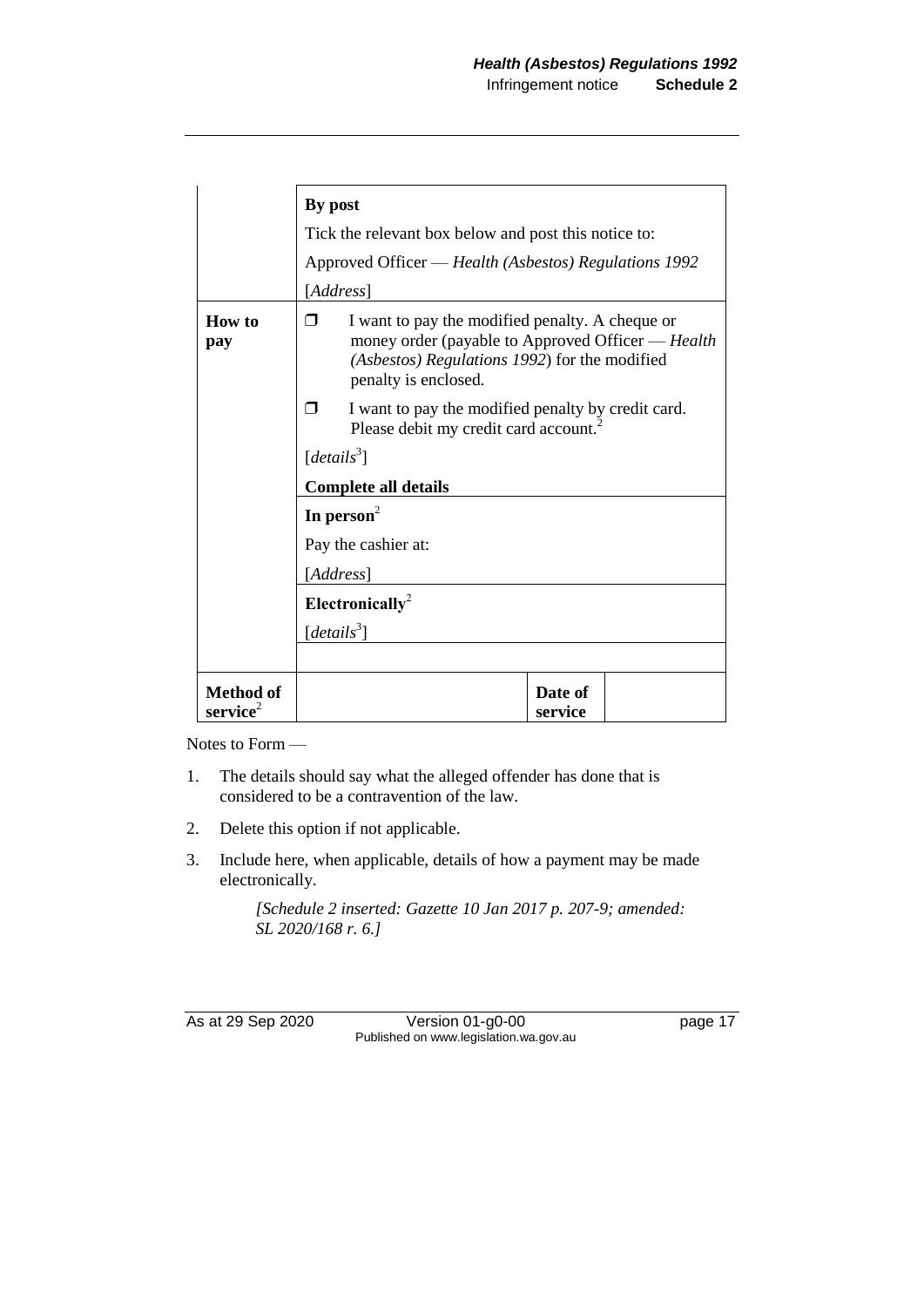## **Schedule 3 — Notice to withdraw infringement notice**

 $[r. 15D(8)(b)]$ 

| [Heading inserted: Gazette 10 Jan 2017 p. 210.]                                  |                                                    |                                                  |                            |  |  |
|----------------------------------------------------------------------------------|----------------------------------------------------|--------------------------------------------------|----------------------------|--|--|
| Health (Miscellaneous Provisions) Act 1911<br>Health (Asbestos) Regulations 1992 |                                                    |                                                  | Infringement notice<br>no. |  |  |
|                                                                                  | <b>WITHDRAWAL OF</b><br><b>INFRINGEMENT NOTICE</b> |                                                  |                            |  |  |
| <b>Alleged</b><br>offender                                                       | Name                                               |                                                  |                            |  |  |
|                                                                                  | <b>Address</b>                                     |                                                  |                            |  |  |
| <b>Details of</b><br>infringement                                                | Infringement<br>notice no.                         |                                                  |                            |  |  |
| notice                                                                           | Date of issue                                      |                                                  |                            |  |  |
| <b>Details of</b><br>alleged                                                     | Date or<br>period                                  |                                                  |                            |  |  |
| offence                                                                          | Place                                              |                                                  |                            |  |  |
|                                                                                  | Written law<br>contravened                         | Health (Asbestos) Regulations 1992<br>regulation |                            |  |  |
|                                                                                  | Details of<br>offence                              |                                                  |                            |  |  |
| <b>Approved</b>                                                                  | Name                                               |                                                  |                            |  |  |
| <b>Officer</b><br>withdrawing                                                    | Office                                             |                                                  |                            |  |  |
| notice                                                                           | Signature                                          |                                                  |                            |  |  |
| <b>Date</b>                                                                      | Date of<br>withdrawal                              |                                                  |                            |  |  |

page 18 Version 01-g0-00 As at 29 Sep 2020 Published on www.legislation.wa.gov.au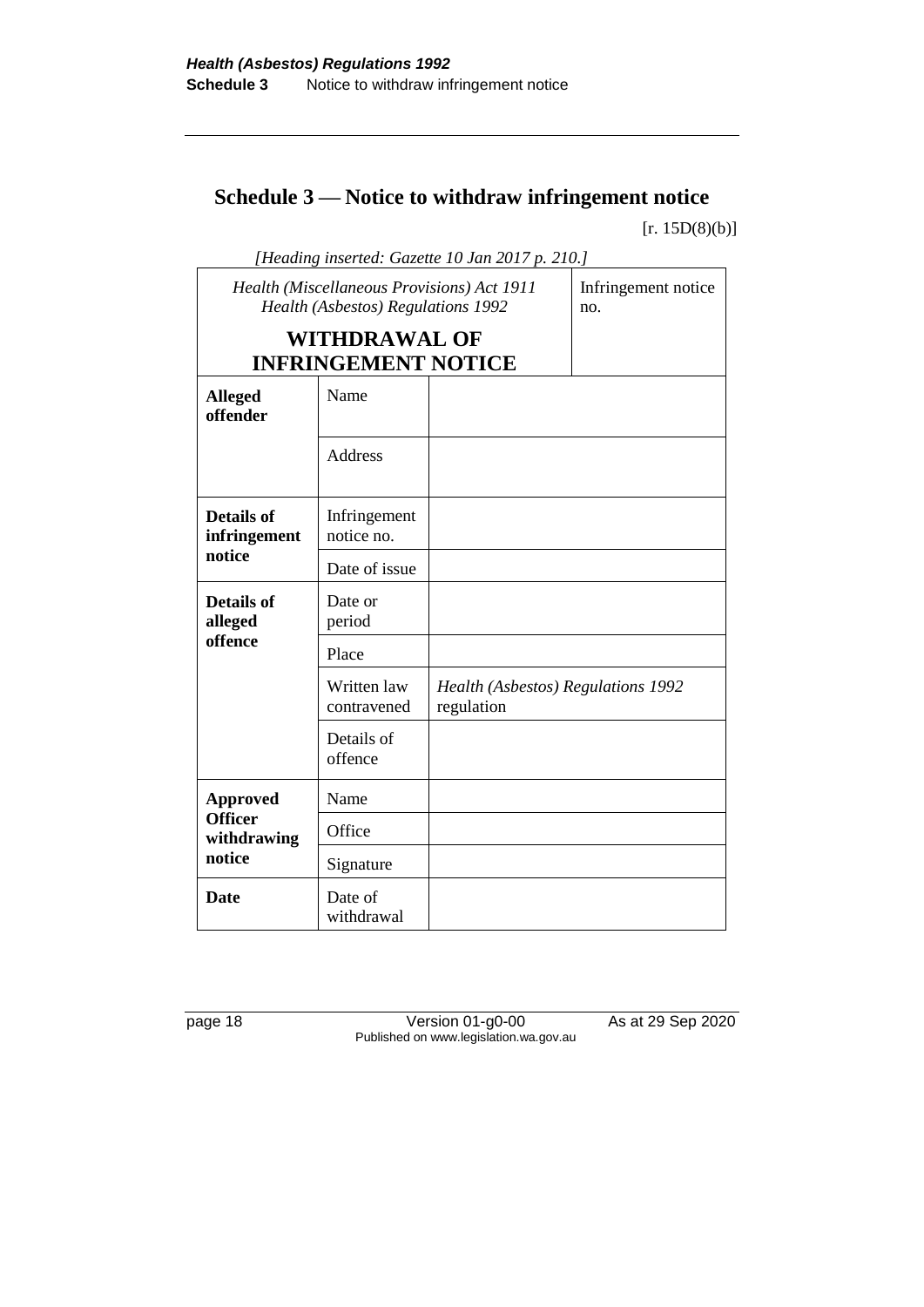| notice<br>alleged offence, you are entitled to a refund.                                                                                                                                                                                                                   |                                                                                               |
|----------------------------------------------------------------------------------------------------------------------------------------------------------------------------------------------------------------------------------------------------------------------------|-----------------------------------------------------------------------------------------------|
| * Your refund is enclosed<br>$\int^*Delete$<br>whichever is<br>or<br>not<br><i>applicable]</i><br>refund is not enclosed, you may claim your<br>posting it to:<br>Approved Officer — Health (Asbestos)<br>Regulations 1992<br>[ <i>Address</i> ]<br>Your signature<br>Date | * If you have paid the modified penalty but a<br>refund by signing and dating this notice and |

*[Schedule 3 inserted: Gazette 10 Jan 2017 p. 210-11.]*

As at 29 Sep 2020 Version 01-g0-00 page 19 Published on www.legislation.wa.gov.au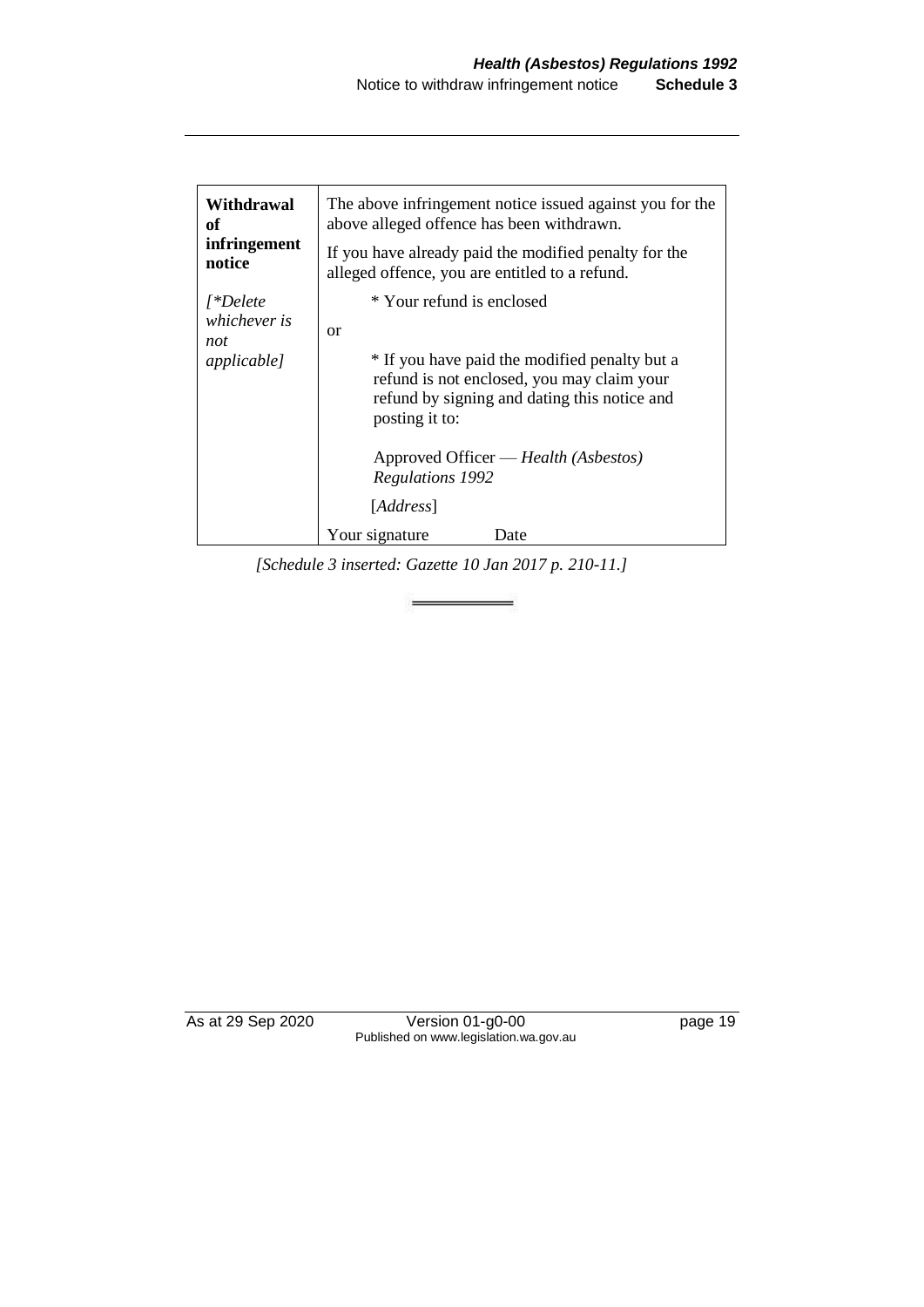## **Notes**

This is a compilation of the *Health (Asbestos) Regulations 1992* and includes amendments made by other written laws. For provisions that have come into operation, and for information about any reprints, see the compilation table.

**Compilation table**

| <b>Citation</b>                                         | <b>Published</b>                                                                       | <b>Commencement</b>                                             |
|---------------------------------------------------------|----------------------------------------------------------------------------------------|-----------------------------------------------------------------|
| Health (Asbestos) Regulations 1992                      | 22 May 1992<br>p. 2129-34                                                              | 22 May 1992                                                     |
| Health (Asbestos) Amendment<br>Regulations 1994         | 28 Jun 1994<br>p. 3016-20                                                              | 28 Jun 1994                                                     |
| Health (Asbestos) Amendment<br>Regulations 1997         | 11 Apr 1997<br>p. 1834                                                                 | 11 Apr 1997                                                     |
| Health (Asbestos) Amendment<br>Regulations (No. 2) 1998 | 14 Aug 1998<br>p. 4420                                                                 | 14 Aug 1998                                                     |
| Health (Asbestos) Amendment<br>Regulations 2000         | 29 Dec 2000<br>p. 7907-11<br>(as amended<br>in Gazette<br>30 Mar 2001<br>p. 1756 r. 4) | 1 Apr 2001 (see r. 2 and <i>Gazette</i><br>30 Mar 2001 p. 1837) |

**Reprint of the** *Health (Asbestos) Regulations 1992* **as at 1 June 2001** (includes amendments listed above)

| Health (Asbestos) Amendment<br>Regulations 2002                                   | 13 Aug 2002<br>p. 4179    | 13 Aug 2002                                                                                                                                              |
|-----------------------------------------------------------------------------------|---------------------------|----------------------------------------------------------------------------------------------------------------------------------------------------------|
| Health (Asbestos) Amendment<br>Regulations 2006                                   | 15 Dec 2006<br>p. 5622    | 15 Dec 2006                                                                                                                                              |
| Health (Asbestos) Amendment<br>Regulations 2016                                   | 10 Jan 2017<br>p. 199-211 | r. 1 and 2: 10 Jan 2017<br>(see r. $2(a)$ );<br>Regulations other than r. 1 and 2:<br>24 Jan 2017 (see r. 2(b) and<br><i>Gazette</i> 10 Jan 2017 p. 165) |
| <b>Health Regulations Amendment</b><br>(Public Health) Regulations 2016<br>Pt. 10 | 10 Jan 2017<br>p. 237-308 | 24 Jan 2017 (see r. 2(b) and<br>Gazette 10 Jan 2017 p. 165)                                                                                              |

page 20 Version 01-g0-00 As at 29 Sep 2020 Published on www.legislation.wa.gov.au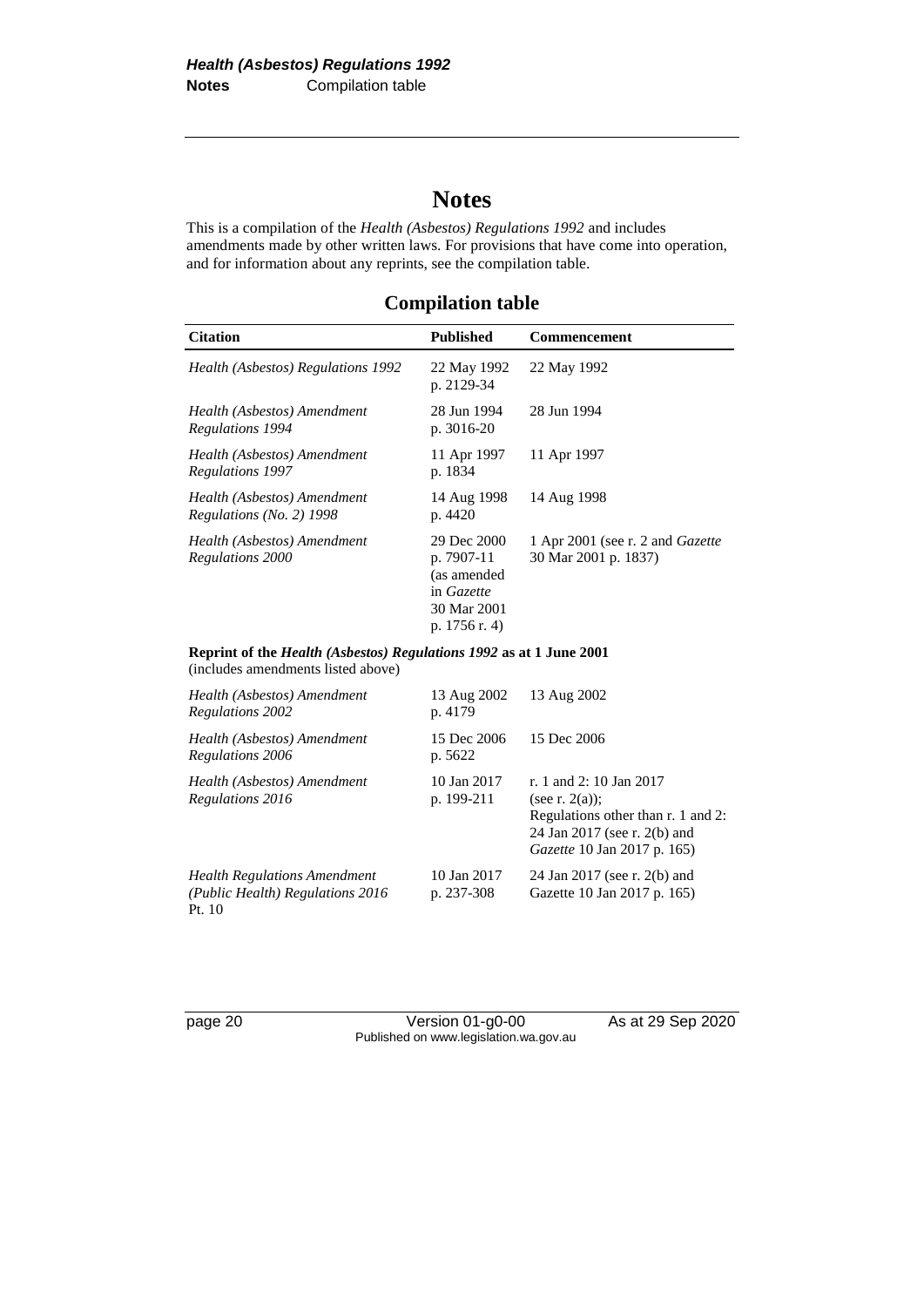| <b>Citation</b>                                                                         | <b>Published</b>           | <b>Commencement</b>                                                                                             |
|-----------------------------------------------------------------------------------------|----------------------------|-----------------------------------------------------------------------------------------------------------------|
| Health (Asbestos) Amendment<br><b>Regulations 2017</b>                                  | 19 Sep 2017<br>p. 4882     | r. 1 and 2: 19 Sep 2017<br>(see r. $2(a)$ );<br>Regulations other than r. 1 and 2:<br>20 Sep 2017 (see r. 2(b)) |
| <b>Health Regulations Amendment</b><br>(Infringement Notices)<br>Regulations 2020 Pt. 3 | SL 2020/168<br>25 Sep 2020 | 29 Sep 2020 (see r. 2(b) and<br>SL 2020/159 cl. 2(a))                                                           |

As at 29 Sep 2020 Version 01-g0-00 page 21 Published on www.legislation.wa.gov.au